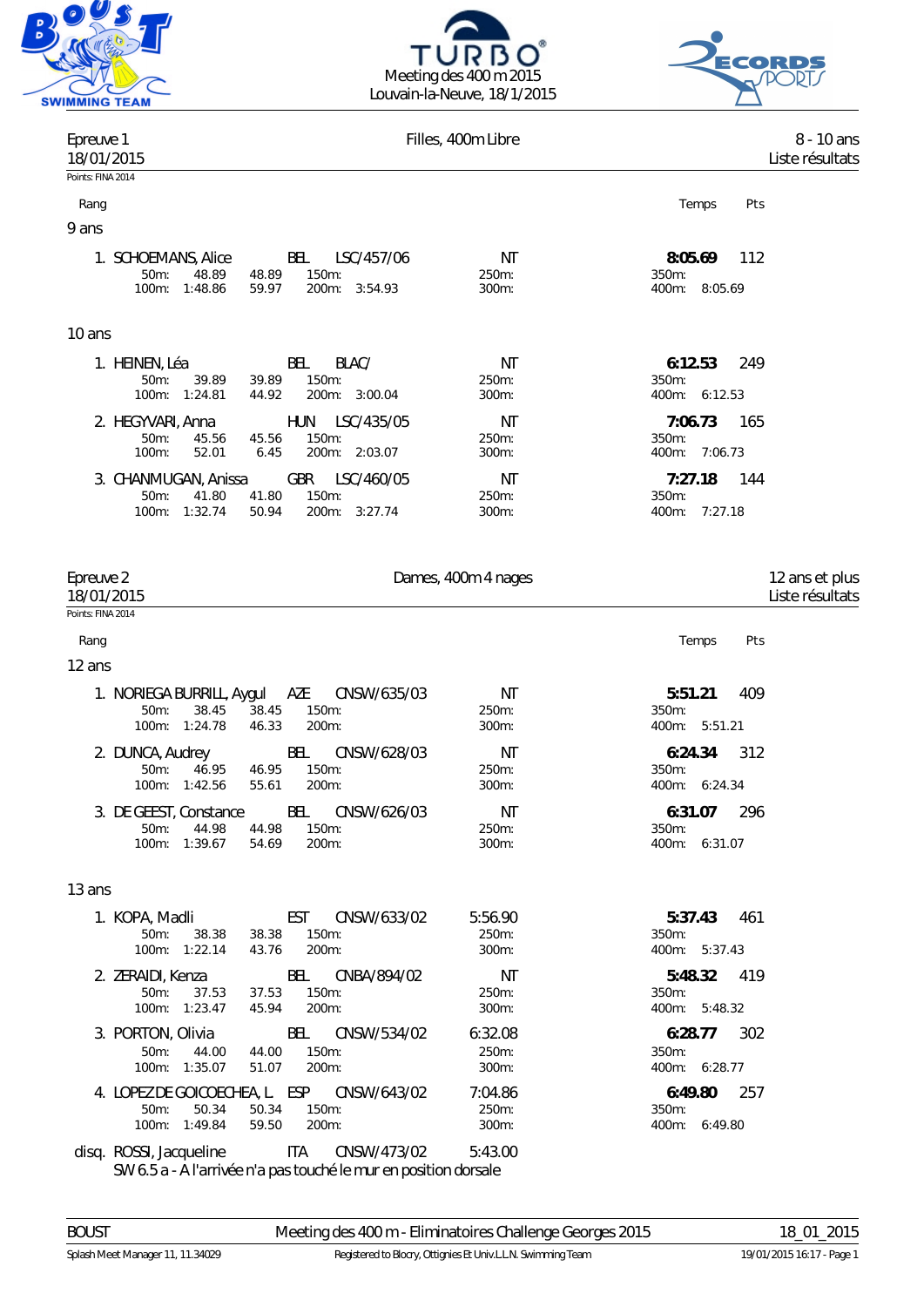





Epreuve 2, Dames, 400m 4 nages

# 14 ans

| 1. LEDNICKA, Hanka<br>$50m$ :<br>34.69<br>1:17.53<br>$100m$ :  | CZE<br>CNSW/512/01<br>150m:<br>34.69<br>$200m$ :<br>42.84 | 5:39.78<br>$250m$ :<br>$300m$ : | 473<br>5:34.68<br>350m:<br>$400m$ :<br>5:34.68    |
|----------------------------------------------------------------|-----------------------------------------------------------|---------------------------------|---------------------------------------------------|
| 2. KULIK, Daria<br>$50m$ :<br>33.29<br>$100m$ :<br>1:14.31     | BEL<br>CNBA/878/01<br>33.29<br>150m:<br>41.02<br>$200m$ : | 5:21.73<br>250m:<br>$300m$ :    | 469<br>5:35.67<br>$350m$ :<br>$400m$ :<br>5:35.67 |
| 3. SENES, Emma<br>37.96<br>$50m$ :<br>$100m$ :<br>1:23.62      | BEL<br>CNSW/497/01<br>150m:<br>37.96<br>$200m$ :<br>45.66 | 5:52.59<br>250m:<br>$300m$ :    | 435<br>5:44.26<br>$350m$ :<br>$400m$ :<br>5:44.26 |
| 4. HEYMANS, Alissia<br>$50m$ :<br>43.33<br>$100m$ :<br>1:37.77 | BEL<br>CNSW/632/01<br>150m:<br>43.33<br>200m:<br>54.44    | ΝT<br>250m:<br>$300m$ :         | 291<br>6:33.35<br>$350m$ :<br>$400m$ :<br>6:33.35 |

disq. DUNCA, Mara BEL CNSW/529/01 6:13.97 *SW 7.6 - Arrivée ou virage non simultanément des 2 mains / et ou mains non séparées*

#### 15 ans

|             | 1. INGLESE, Eva<br>$50m$ :<br>100m: 1:14.73     | 33.52 33.52 150m:      | 41.21          | BEL<br>200m:      | CNBA/912/00                            | 5:46.13<br>250m:<br>300m: | 5:41.00<br>350m:<br>400m:         | 5:41.00 | 447 |
|-------------|-------------------------------------------------|------------------------|----------------|-------------------|----------------------------------------|---------------------------|-----------------------------------|---------|-----|
| 16 ans      |                                                 |                        |                |                   |                                        |                           |                                   |         |     |
|             | $50m$ :<br>100m: 1:21.28                        | 37.70                  | 37.70<br>43.58 | 150m:<br>200m:    | 1. VAN OUDENHOVE, Naïs BEL CNSW/551/99 | 5:46.48<br>250m:<br>300m: | 5:37.05<br>350m:<br>400m: 5:37.05 |         | 463 |
|             | 2. DELMOTTE, Elodie<br>$50m$ :<br>100m: 1:22.65 | 38.12                  | 38.12<br>44.53 | $150m$ :<br>200m: | BEL BOUST/509/99                       | 5:45.35<br>250m:<br>300m: | 5:51.60<br>350m:<br>400m: 5:51.60 |         | 408 |
| 17 - 18 ans |                                                 |                        |                |                   |                                        |                           |                                   |         |     |
|             | $50m$ :                                         | 32.36<br>100m: 1:09.84 | 32.36<br>37.48 | 150m:<br>200m:    | 1. CAVADINI, Virginie BEL CNBA/708/98  | 5:20.32<br>250m:<br>300m: | 350m:<br>400m: 5:17.70            | 5:17.70 | 553 |
|             | $50m$ :<br>100m: 1:12.02                        | 33.52                  | 33.52<br>38.50 | 150m:<br>200m:    | 2. LEDNICKA, Jindriska CZE CNSW/513/97 | 5:24.71<br>250m:<br>300m: | 5:17.94<br>350m:<br>400m: 5:17.94 |         | 552 |
|             | $50m$ :<br>100m: 1:13.49                        | 33.63                  | 33.63<br>39.86 | 150m:<br>200m:    | 3. HAZENDONCK, Wynona BEL CNSW/631/98  | 5:35.92<br>250m:<br>300m: | 5:19.51<br>350m:<br>400m: 5:19.51 |         | 544 |
|             | 4. BAUDUIN, Fiona<br>$50m$ :<br>100m: 1:23.17   | 37.94                  | 37.94<br>45.23 | 150m:<br>200m:    | BEL WN/355/97                          | NT<br>250m:<br>300m:      | 5:38.07<br>350m:<br>400m: 5:38.07 |         | 459 |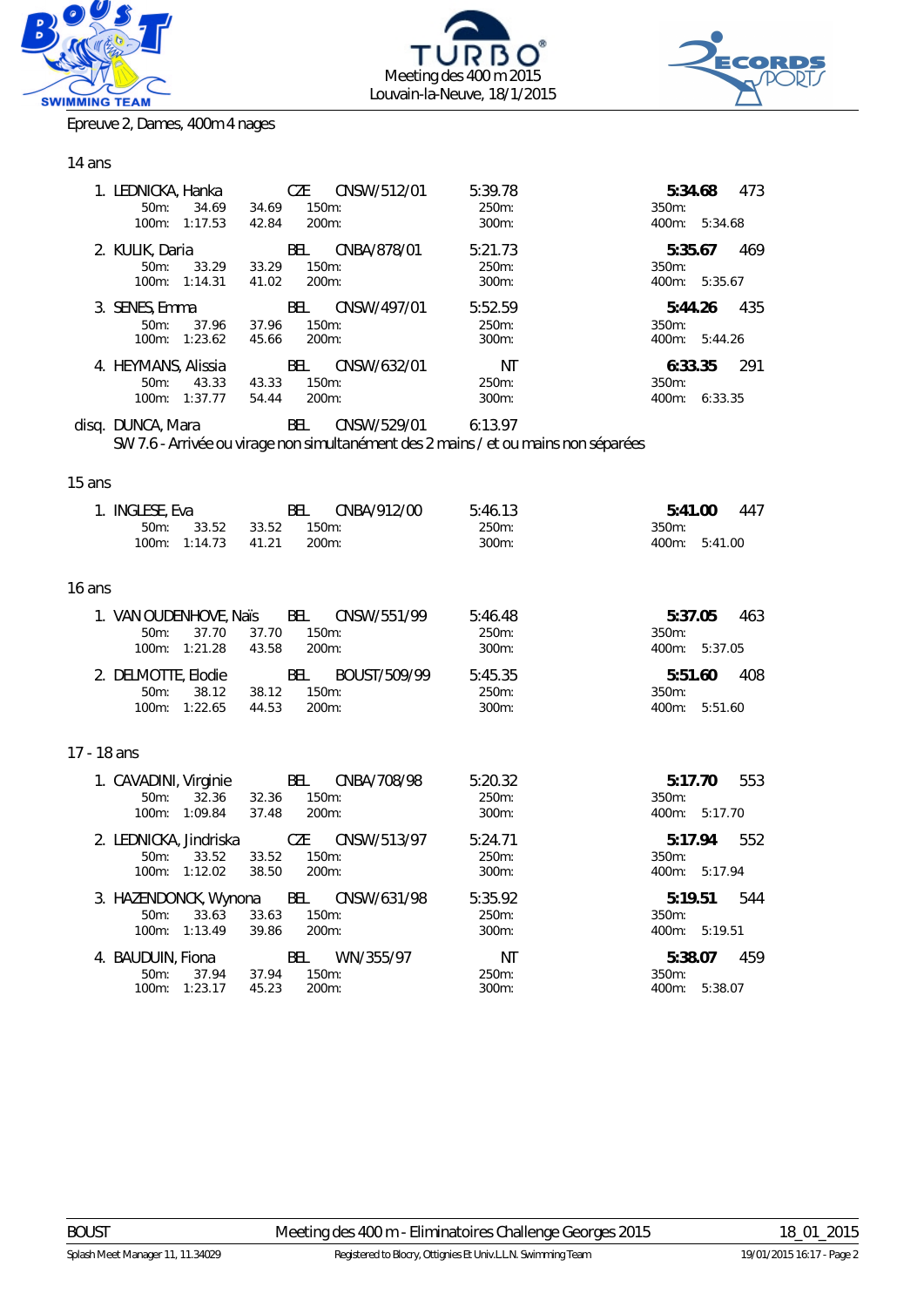





#### Epreuve 3 and 11 ans et plus Messieurs, 400m Libre 11 ans et plus 11 ans et plus

18/01/2015 Liste résultats

# Points: FINA 2014

Rang Personal Rang Personal Rang Personal Rang Personal Rang Personal Rang Personal Rang Personal Rang Personal

11 ans 1. VAN BENEDEN, Jean BEL BLAC/ NT **5:45.75** 231 50m: 37.81 37.81 150m: 250m: 350m: 100m: 1:20.09 42.28 200m: 2:48.44 300m: 400m: 5:45.75 2. DEBONGNIE, Robin BEL CNSW/686/04 6:36.97 **6:04.16** 198 50m: 40.89 100m: 1:26.67 45.78 200m: 3:02.16 300m: 400m: 6:04.16 3. HUYGHEBAERT, Pacôme BEL CNSW/691/04 6:04.84 **6:08.14** 191 50m: 40.49 40.49 150m: 250m: 350m: 100m: 1:26.75 46.26 200m: 3:00.49 300m: 400m: 6:08.14 4. JANSSENS, Mateo BEL BOUST/556/04 6:14.51 **6:08.86** 190 50m: 41.65 100m: 1:28.34 46.69 200m: 3:02.16 300m: 400m: 6:08.86 5. MARENNE, Martin BEL WN/xxx/04 NT **6:14.73** 181 50m: 40.20 40.20 150m: 250m: 350m: 100m: 1:25.72 45.52 200m: 3:02.79 300m: 400m: 6:14.73 6. PETIT, Simon FRA WN/xxx/04 NT **6:16.06** 179 50m: 42.82 42.82 150m: 250m: 350m: 100m: 1:30.14 47.32 200m: 3:05.01 300m: 400m: 6:16.06 7. ANDRI, Reginald BEL BOUST/999/04 NT **6:28.01** 163 50m: 43.38 43.38 150m: 250m: 350m: 100m: 1:31.71 48.33 200m: 3:08.59 300m: 400m: 6:28.01 8. ANDRI, Gonzague BEL BOUST/575/04 NT **6:41.67** 147 50m: 42.42 42.42 150m: 250m: 350m: 100m: 1:29.90 47.48 200m: 3:12.26 300m: 400m: 6:41.67 9. DE BEL, Julien BEL BOUST/579/04 6:49.60 **6:42.81** 146 50m: 45.20 45.20 150m: 250m: 350m: 100m: 1:34.49 49.29 200m: 3:16.38 300m: 400m: 6:42.81 10. MATLET, Nicolas BEL BOUST/577/04 6:54.76 **6:45.08** 143 50m: 44.81 44.81 150m: 250m: 350m: 100m: 1:33.83 49.02 200m: 3:15.88 300m: 400m: 6:45.08 12 ans 1. ROBIN, Mathieu FRA CNSW/583/03 5:28.06 **5:21.73** 287

| <b>1. INVERTIVALITE LA INVERTITE LA IN</b> TERNATIONAL | $\overline{\mathbf{1}}$                                                                                     | J.ZU.UU                                                                                                                                                               | <u>J. Z. I. J. J</u><br>20 I<br>350m:                                                                                                                                                                   |
|--------------------------------------------------------|-------------------------------------------------------------------------------------------------------------|-----------------------------------------------------------------------------------------------------------------------------------------------------------------------|---------------------------------------------------------------------------------------------------------------------------------------------------------------------------------------------------------|
|                                                        |                                                                                                             |                                                                                                                                                                       |                                                                                                                                                                                                         |
|                                                        |                                                                                                             |                                                                                                                                                                       | 400m:<br>5:21.73                                                                                                                                                                                        |
|                                                        | BEL                                                                                                         | 5:16.77                                                                                                                                                               | 269<br>5:28.74                                                                                                                                                                                          |
| $50m$ :                                                | $150m$ :<br>37.59                                                                                           | 250m:                                                                                                                                                                 | 350m:                                                                                                                                                                                                   |
|                                                        | 41.31                                                                                                       | $300m$ :                                                                                                                                                              | $400m$ :<br>5:28.74                                                                                                                                                                                     |
|                                                        | <b>FRA</b>                                                                                                  | 6:13.91                                                                                                                                                               | 240<br>5:41.45                                                                                                                                                                                          |
|                                                        |                                                                                                             |                                                                                                                                                                       | 350m:                                                                                                                                                                                                   |
| 100m:                                                  | 42.04<br>200m:                                                                                              | 300m:                                                                                                                                                                 | 400m:<br>5:41.45                                                                                                                                                                                        |
|                                                        |                                                                                                             |                                                                                                                                                                       |                                                                                                                                                                                                         |
|                                                        |                                                                                                             |                                                                                                                                                                       | 235<br>5:43.59                                                                                                                                                                                          |
| $50m$ :                                                | 37.91<br>150m:                                                                                              | 250m:                                                                                                                                                                 | $350m$ :                                                                                                                                                                                                |
| $100m$ :                                               | 42.75                                                                                                       | 300m:                                                                                                                                                                 | 400m:<br>5:43.59                                                                                                                                                                                        |
|                                                        | BEL                                                                                                         | 6:31.35                                                                                                                                                               | 218<br>5:52.43                                                                                                                                                                                          |
| $50m$ :                                                | 39.85<br>150m:                                                                                              | 250m:                                                                                                                                                                 | 350m:                                                                                                                                                                                                   |
| 100m:                                                  | 44.82                                                                                                       | 300m:                                                                                                                                                                 | $400m$ :<br>5:52.43                                                                                                                                                                                     |
|                                                        | $50m$ :<br>100m:<br>2. MARION, Xavier<br>3. FOLCH, Remi<br>$50m$ :<br>37.91<br>5. DENEF, Edouard<br>1:24.67 | $150m$ :<br>37.13<br>37.13<br>1:17.49<br>40.36<br>37.59<br>100m: 1:18.90<br>36.75<br>36.75<br>150m:<br>1:18.79<br>4. VAN HENTENRIJK, Matthieu BEL<br>1:20.66<br>39.85 | <u>UNUVY JUJI UJ</u><br>250m:<br>200m: 2:38.87<br>$300m$ :<br>CNSW/646/03<br>200m: 2:42.29<br>WN/346/03<br>250m:<br>2:48.10<br>CNBA/913/03<br>5:49.26<br>200m: 2:48.35<br>BOUST/553/03<br>200m: 2:56.02 |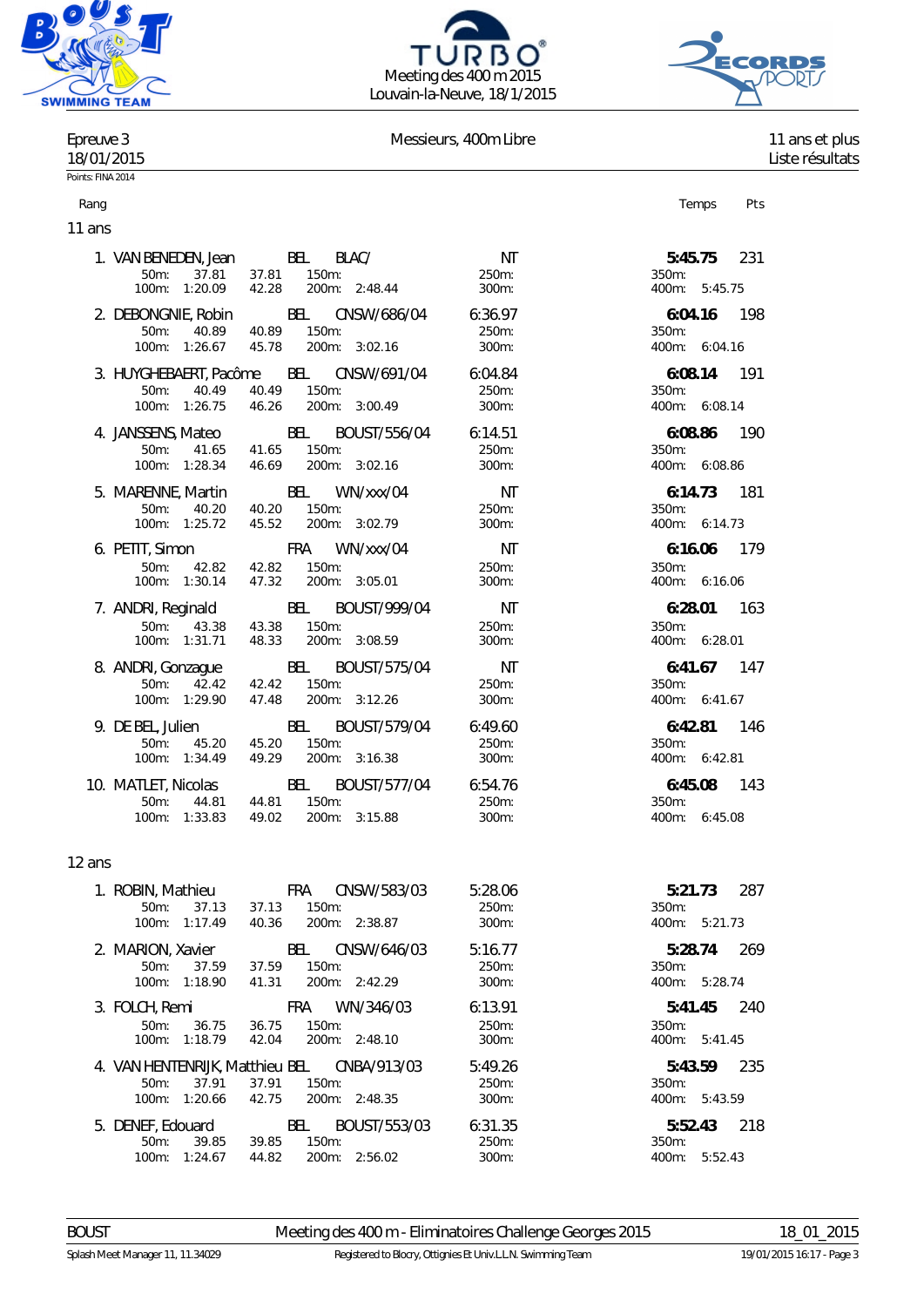





Epreuve 3, Garçons, 400m Libre, 12 ans

| Rang   |                                                                 |                                                                                                                         |                             | Temps<br><b>Pts</b>                         |
|--------|-----------------------------------------------------------------|-------------------------------------------------------------------------------------------------------------------------|-----------------------------|---------------------------------------------|
|        |                                                                 | 6. KADOU, Chadi BEL CNSW/690/03 6:20.00<br>50m: 40.65 40.65 150m:<br>100m: 1:24.98  44.33  200m: 2:55.66                | 300m:                       | 5:53.63 216<br>350m:<br>400m: 5:53.63       |
|        | 7. BULBO, Noah BEL BLAC/<br>$50m$ :                             | 39.45 39.45 150m:<br>100m: 1:26.30  46.85  200m: 3:04.99                                                                | NT<br>250m:<br>300m:        | 6:16.38 179<br>350m:<br>400m: 6:16.38       |
|        |                                                                 | 8. JACQUES, Lucas BEL CNSW/701/03<br>50m: 41.62 41.62 150m:<br>100m: 1:28.05  46.43  200m: 3:05.86                      | NT<br>250m:<br>$300m$ :     | 6:27.88 163<br>350m:<br>400m: 6:27.88       |
|        | 9. LUBANSU, N'Landu<br>50m: 43.54 43.54 150m:                   | BEL LSC/452/03<br>100m: 1:33.01  49.47  200m: 3:13.91                                                                   | NT<br>250m:<br>300m:        | 6:34.95 155<br>350m:<br>400m: 6:34.95       |
|        | 50m: 43.51 43.51                                                | 10. VAN GINDERACHTER, AdrienBEL BOUST/559/03<br>150m:<br>100m: 1:32.71  49.20  200m: 3:13.16                            | <b>NT</b><br>250m:<br>300m: | 6:39.29 150<br>350m:<br>400m: 6:39.29       |
|        |                                                                 | forf.déc. BARDIN, Pierre FRA LSC/436/03 6:39.50                                                                         |                             |                                             |
| 13 ans |                                                                 |                                                                                                                         |                             |                                             |
|        | 50m: 31.40 31.40 150m:                                          | 1. CLAYSON, Nicolas BEL BLAC/255/02<br>100m: 1:05.49 34.09 200m: 2:15.09                                                | 4:37.40<br>250m:<br>300m:   | 4:36.57 451<br>350m:<br>400m: 4:36.57       |
|        |                                                                 | 2. HANSON, Cyril BEL WN/327/02 4:44.25<br>50m: 30.61 30.61 150m: 250m: 250m:<br>100m: 1:04.77 34.16 200m: 2:15.83 300m: |                             | 4:39.47 438<br>350m:<br>400m: 4:39.47       |
|        | 50m: 32.34 32.34 150m:                                          | 3. VATA, Gjon BEL CNBA/925/02 4:54.20<br>100m: 1:08.26 35.92 200m: 2:22.58                                              | $250m$ :<br>300m:           | 4:50.29 390<br>350m:<br>400m: 4:50.29       |
|        | 50m: 34.86 34.86 150m:                                          | 4. MORIAU, Amaury BEL CNSW/479/02<br>100m: 1:12.41 37.55 200m: 2:29.14                                                  | 5:13.63<br>250m:<br>300m:   | 5:00.66 351<br>350m:<br>400m: 5:00.66       |
|        |                                                                 | 5. MERCHIER, Hugo BEL WN/332/02 5:11.78<br>5.5.11.78 50m: 33.79 33.79 150m:<br>100m: 1:11.07 37.28 200m: 2:29.23        | $300m$ :                    | 5:09.25 323<br>350m:<br>400m: 5:09.25       |
|        | 50m: 32.78<br>100m: 1:10.97                                     | 6. CULLUS, Célian BEL WN/366/02<br>32.78 150m:<br>200m: 2:33.00<br>38.19                                                | 5:16.22<br>250m:<br>300m:   | 5:13.40<br>310<br>350m:<br>400m: 5:13.40    |
|        | 7. SEDDIK, Rayan<br>$50m$ :<br>37.00<br>100m: 1:19.56           | BEL<br>CNBA/967/02<br>37.00<br>150m:<br>42.56<br>200m: 2:46.81                                                          | NT<br>250m:<br>300m:        | 5:43.93<br>235<br>350m:<br>400m: 5:43.93    |
|        | 8. ATANASOV, Kaloyan<br>37.28<br>50m:<br>100m: 1:19.72          | BUL CNSW/703/02<br>37.28<br>150m:<br>200m: 2:48.77<br>42.44                                                             | 5:53.00<br>250m:<br>300m:   | 221<br>5:50.61<br>350m:<br>400m: 5:50.61    |
|        | 9. DUSSART, Arthur<br>50m:<br>39.15<br>100m: 1:23.25            | BEL<br>WN/350/02<br>150m:<br>39.15<br>200m: 2:53.08<br>44.10                                                            | 6:11.03<br>250m:<br>300m:   | 5:52.61<br>218<br>350m:<br>400m: 5:52.61    |
|        | 10. VAN HAUWAERT, Joachim BEL<br>50m:<br>38.63<br>100m: 1:22.70 | BOUST/604/02<br>38.63<br>150m:<br>44.07<br>200m: 2:54.77                                                                | NT<br>250m:<br>300m:        | 5:56.37<br>211<br>350m:<br>400m:<br>5:56.37 |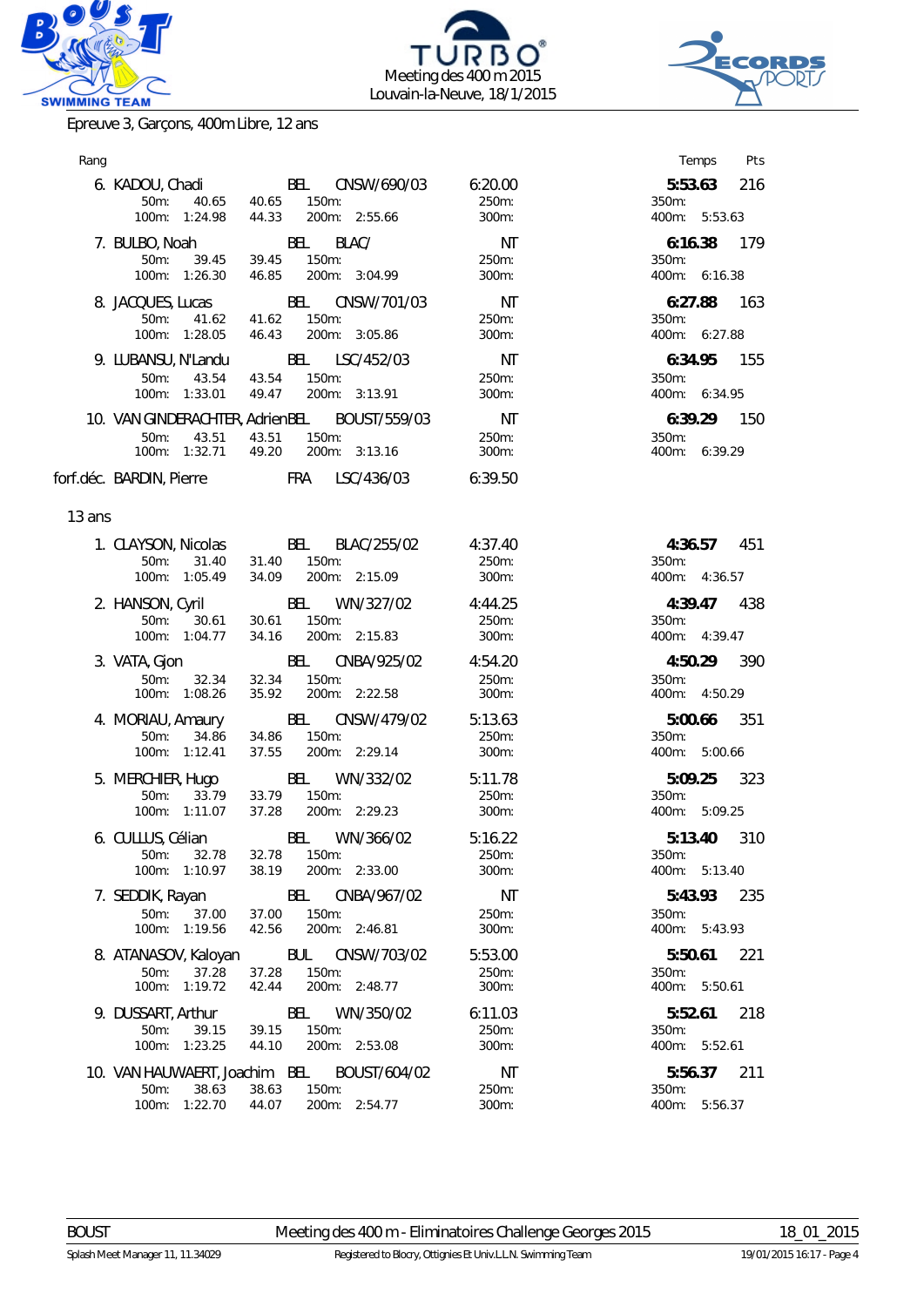





#### Epreuve 3, Messieurs, 400m Libre

### 14 ans

|        | 50m: 33.10<br>100m: 1:08.50                                             | 33.10 150m:<br>200m: 2:19.83<br>35.40            | 1. MITITELU, Armand BEL CNBA/887/01 5:03.13<br>250m:<br>300m:                          | 350m:                     | 4:41.80 427<br>400m: 4:41.80 |
|--------|-------------------------------------------------------------------------|--------------------------------------------------|----------------------------------------------------------------------------------------|---------------------------|------------------------------|
|        | 50m:<br>33.88<br>100m: 1:10.23                                          | 150m:<br>33.88<br>36.35 200m: 2:25.40            | 2. EECKHOUT, Emile BEL BOUST/524/01 5:07.28<br>250m:<br>300m:                          | 350m:                     | 4:55.81 369<br>400m: 4:55.81 |
|        | 32.27<br>50m:<br>100m: 1:08.08                                          | 32.27 150m:<br>35.81 200m: 2:22.89               | 3. BEN NAIM, Rayane BEL CNBA/899/01 4:50.97<br>250m:<br>300m:                          | 350m:                     | 4:59.29 356<br>400m: 4:59.29 |
|        | 100m: 1:13.83                                                           | 38.35 200m: 2:31.49                              | 4. DE GEEST, Louis BEL CNSW/627/01 5:12.67<br>50m: 35.48 35.48 150m:<br>300m:          | 350m:                     | 5:07.87 327<br>400m: 5:07.87 |
|        | 5. DEMAIFFE, Valentin BEL BLAC/264/01<br>100m: 1:15.39                  | 50m: 35.15 35.15 150m:<br>40.24 200m: 2:37.15    | 5:42.90<br>250m:<br>300m:                                                              | 350m:                     | 5:15.72 303<br>400m: 5:15.72 |
|        | 50m:<br>100m: 1:18.06                                                   | 37.74 37.74 150m:<br>40.32 200m: 2:37.23         | 6. JANSSENS, Noe BEL BOUST/557/01 5:24.61<br>250m:<br>300m:                            | 350m:                     | 5:19.00 294<br>400m: 5:19.00 |
|        | 100m: 1:16.11                                                           | 39.95<br>200m: 2:37.64                           | 7. DENEF, Gregoire BEL BOUST/493/01 5:37.85<br>5.37.85 50m: 36.16 36.16 150m:<br>300m: | 350m:                     | 5:20.58 290<br>400m: 5:20.58 |
|        | 8. LAMBERT, Thomas BEL BLAC/276/01<br>$50m$ :<br>32.96<br>100m: 1:10.99 | 32.96 150m:<br>38.03 200m: 2:34.28               | NT<br>250m:<br>300m:                                                                   | 350m:                     | 5:29.79 266<br>400m: 5:29.79 |
|        | 9. VARBANOV, Viktor BUL RBP/960/01<br>50m:<br>100m: 1:38.60             | 45.46  45.46  150m:<br>53.14 200m: 3:31.65       | NT<br>250m:<br>300m:                                                                   | 350m:                     | 7:19.41 112<br>400m: 7:19.41 |
| 15 ans |                                                                         |                                                  |                                                                                        |                           |                              |
|        | 1. VRIELYNCK, Maximilien BEL CNBA/898/00<br>100m: 1:04.19               | 50m: 30.82 30.82 150m:<br>33.37                  | 4:34.24<br>250m:<br>200m: 2:11.68<br>300m:                                             | 350m:                     | 4:29.16 490<br>400m: 4:29.16 |
|        | 2. ROBIN, Thomas FRA CNSW/584/00<br>30.14<br>$50m$ :                    | 30.14 150m:<br>100m: 1:02.96 32.82 200m: 2:11.95 | 4:35.69<br>250m:<br>300m:                                                              | 4:31.01<br>350m:          | 480<br>400m: 4:31.01         |
|        | 3. RENAUX, Antoine<br>$50m$ :<br>30.17<br>100m: 1:03.43                 | BEL<br>150m:<br>30.17<br>200m: 2:12.32<br>33.26  | BLAC/247/00<br>4:40.20<br>250m:<br>300m:                                               | 4:32.13<br>350m:          | 474<br>400m: 4:32.13         |
|        | 4. VAN EETVELT, Mattias BEL<br>50m:<br>32.66<br>100m: 1:08.59           | 32.66<br>150m:<br>35.93<br>200m: 2:20.80         | BOUST/474/00<br>4:50.02<br>250m:<br>300m:                                              | 4:45.50<br>350m:          | 410<br>400m: 4:45.50         |
|        | 5. DEBONGNIE, Nathan<br>50m:<br>32.88<br>100m: 1:16.29                  | BEL<br>32.88<br>150m:<br>200m: 2:33.53<br>43.41  | CNSW/542/00<br>5:03.65<br>250m:<br>300m:                                               | 4:59.84<br>350m:<br>400m: | 354<br>4:59.84               |

6. STOLL, Matthieu SUI CNSW/517/00 4:56.50 **5:00.15** 353 100m: 1:11.69 37.85 200m: 2:27.59 300m: 400m: 5:00.15 7. HERMAN, Arnaud BEL CNBA/850/00 5:19.26 **5:10.11** 320 100m: 1:13.36 38.49 200m: 2:32.44 300m: 400m: 5:10.11

50m: 33.84 33.84 150m: 227.59 250m:<br>100m: 1:11.69 37.85 200m: 2:27.59 300m:

50m: 34.87<br>100m: 1:13.36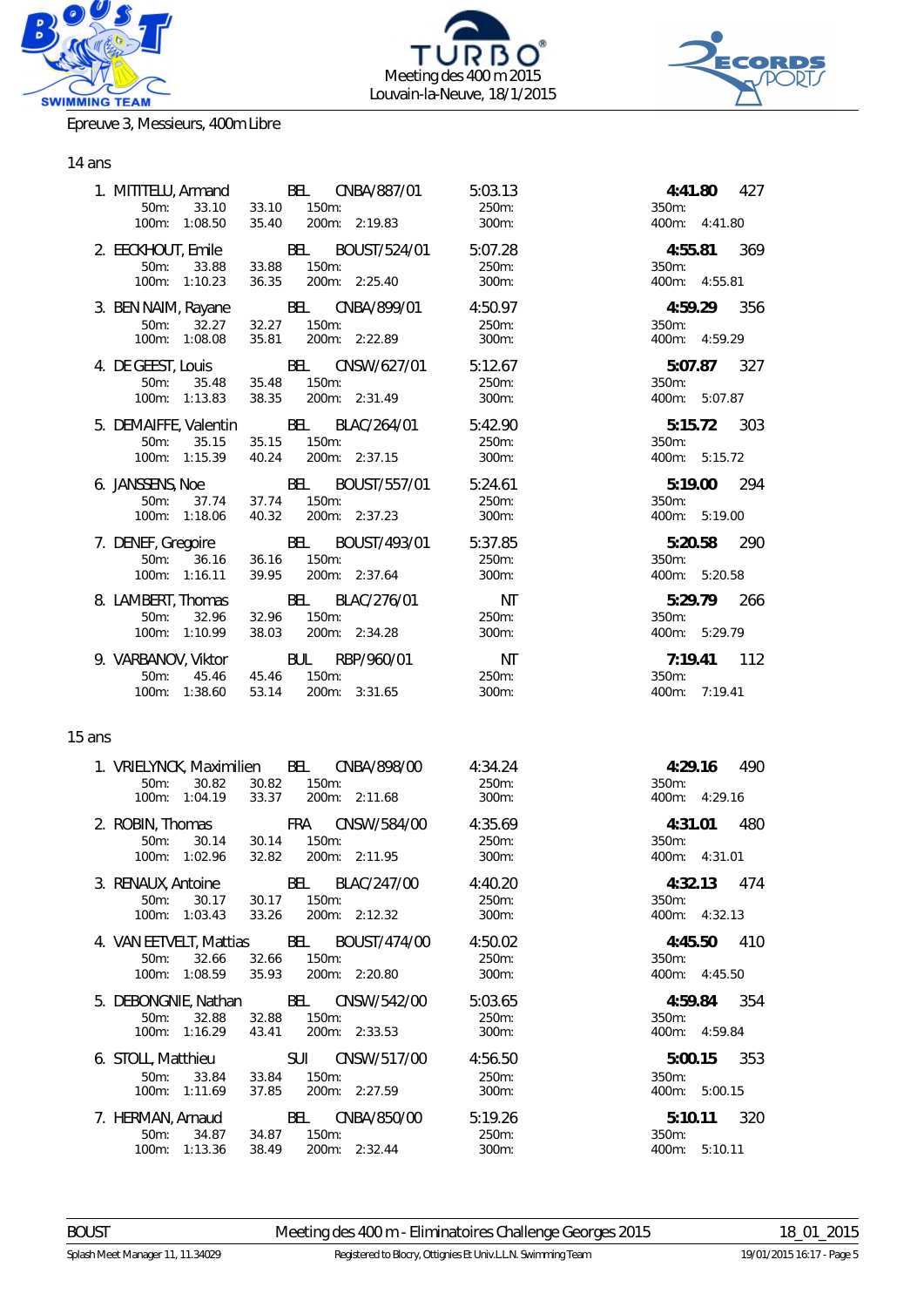





Epreuve 3, Garçons, 400m Libre, 15 ans

| Rang   |                                                                                                           |                                                     |                              | Temps<br>Pts                             |
|--------|-----------------------------------------------------------------------------------------------------------|-----------------------------------------------------|------------------------------|------------------------------------------|
|        | 8. GUEDE, Amadou<br>34.73<br>$50m$ :<br>34.73<br>100m: 1:13.99<br>39.26                                   | BEL CNBA/948/00<br>$150m$ :<br>200m: 2:35.36        | 5:16.13<br>250m:<br>300m:    | 5:15.53<br>304<br>350m:<br>400m: 5:15.53 |
|        | 9. BAFFREY, Xavier<br>$50m$ :<br>36.81<br>36.81<br>40.53<br>100m: 1:17.34                                 | <b>BEL</b><br>CNSW/696/00<br>150m:<br>200m: 2:40.68 | 5:53.87<br>250m:<br>300m:    | 5:25.87<br>276<br>350m:<br>400m: 5:25.87 |
|        | 10. CANAN, Yusuf Taha<br>36.14<br>$50m$ :<br>100m: 1:18.33<br>42.19                                       | BEL<br>RBP/860/00<br>36.14 150m:<br>200m: 2:49.05   | 6:27.08<br>250m:<br>300m:    | 5:47.94<br>227<br>350m:<br>400m: 5:47.94 |
|        | 11. STEINER, Maximilian FRA WN/352/00<br>35.82<br>$50m$ :<br>35.82<br>100m: 1:18.41  42.59  200m: 2:50.03 | 150m:                                               | NT<br>250m:<br>300m:         | 6:02.57<br>200<br>350m:<br>400m: 6:02.57 |
|        | 12. MIRABILE, Mattias<br>35.15<br>35.15<br>50m:<br>100m: 1:17.82  42.67  200m: 2:55.89                    | <b>BEL</b><br>RBP/958/00<br>150m:                   | NT<br>250m:<br>300m:         | $6:13.61$ 183<br>350m:<br>400m: 6:13.61  |
|        | disq. DO, Duy Thang Tanguy<br>SW 4.4 - Départ anticipé                                                    | BEL<br>BOUST/591/00                                 | 4:59.92                      |                                          |
|        | forf.déc. EVERAETS, Antoine                                                                               | BEL<br>RBP/870/00                                   | 6:51.78                      |                                          |
| 16 ans |                                                                                                           |                                                     |                              |                                          |
|        | 1. LEDNICKY, Vit<br>29.84<br>$50m$ :<br>32.75<br>100m: 1:02.59                                            | CZE<br>CNSW/514/99<br>29.84 150m:<br>200m: 2:08.99  | 4:25.88<br>250m:<br>300m:    | 4:22.78<br>526<br>350m:<br>400m: 4:22.78 |
|        | 2. MORIAU, Thibault<br>30.32<br>30.32<br>$50m$ :<br>100m: 1:03.82                                         | BEL<br>CNSW/314/99<br>150m:<br>33.50 200m: 2:12.60  | 4:30.90<br>250m:<br>300m:    | 4:27.30<br>500<br>350m:<br>400m: 4:27.30 |
|        | 3. CLAYSON, Thomas<br>$50m$ :<br>30.07<br>30.07<br>32.90<br>100m: 1:02.97                                 | BEL<br>BLAC/238/99<br>150m:<br>200m: 2:10.76        | 4:26.83<br>250m:<br>300m:    | 486<br>4:29.94<br>350m:<br>400m: 4:29.94 |
|        | 4. DEBONGNIE, Aymeric BEL CNSW/541/99<br>31.23<br>50m:<br>31.23<br>100m: 1:05.07<br>33.84                 | 150m:<br>200m: 2:15.43                              | 4:41.46<br>250m:<br>300m:    | 4:36.40<br>452<br>350m:<br>400m: 4:36.40 |
|        | 5. DE SMET, Guillaume<br>30.37<br>$50m$ :<br>30.37<br>100m: 1:03.80 33.43 200m: 2:12.52                   | BEL BLAC/220/99<br>150m:                            | 4:31.20<br>250m:<br>$300m$ : | 435<br>4:40.11<br>350m:<br>400m: 4:40.11 |
|        | 6. DELPIERRE, Maxime BEL BOUST/603/99<br>32.96<br>$50m$ :<br>100m: 1:09.49<br>36.53                       | 32.96 150m:<br>200m: 2:24.92                        | NT<br>250m:<br>300m:         | 4:56.40<br>367<br>350m:<br>400m: 4:56.40 |
|        | 7. RYCKEWAERT, Thibault BEL BOUST/602/99<br>$50m$ :<br>32.47<br>32.47<br>35.59<br>100m: 1:08.06           | 150m:<br>200m: 2:23.79                              | NT<br>250m:<br>300m:         | 365<br>4:56.85<br>350m:<br>400m: 4:56.85 |
|        | 8. LABEEUW, Grégoire<br>36.23<br>$50m$ :<br>36.23<br>100m: 1:17.13<br>40.90                               | BEL RBP/925/99<br>150m:<br>200m: 2:40.18            | 5:37.47<br>250m:<br>300m:    | 5:22.60<br>284<br>350m:<br>400m: 5:22.60 |
|        | 9. HUWAERT, Jules<br>$50m$ :<br>39.14<br>39.14<br>100m: 1:22.38<br>43.24                                  | BEL<br>RBP/964/99<br>150m:<br>200m: 2:54.43         | NT<br>250m:<br>$300m$ :      | 5:49.14<br>224<br>350m:<br>400m: 5:49.14 |
|        | forf.déc. SOUILLAT, Nicolas                                                                               | BEL<br>RBP/957/99                                   | NT                           |                                          |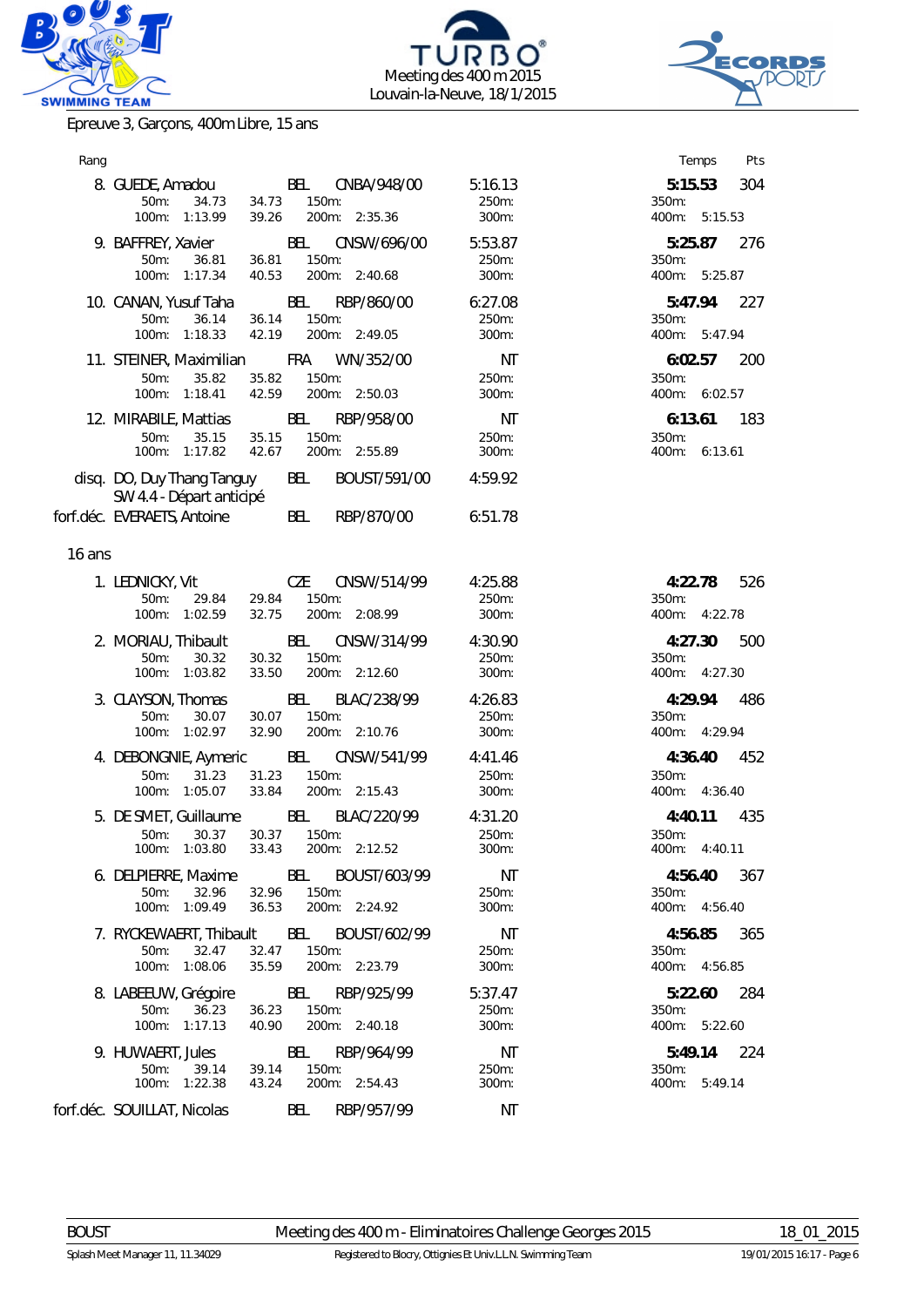





#### Epreuve 3, Messieurs, 400m Libre

# 17 - 18 ans

| 50m: 29.27<br>100m: 1:01.19                                | 1. BOULLE, Romain BEL CNSW/247/97 4:23.84<br>29.27 150m:<br>31.92 200m: 2:07.29<br>200m: 2:07.29             | 250m:<br>300m:            | 4:20.21 542<br>350m:<br>400m: 4:20.21       |
|------------------------------------------------------------|--------------------------------------------------------------------------------------------------------------|---------------------------|---------------------------------------------|
| 50m:<br>29.54<br>100m: 1:02.10                             | 2. LHEUREUX, Tom BEL BOUST/399/98 4:28.82<br>150m:<br>29.54<br>32.56<br>200m: 2:08.49                        | 250m:<br>300m:            | 4:21.37 535<br>350m:<br>400m: 4:21.37       |
| 30.09<br>50m:<br>100m: 1:04.55                             | 3. AMBROES, Benjamin BEL WN/356/98<br>30.09 150m:<br>34.46<br>200m: 2:14.58                                  | 4:35.06<br>250m:<br>300m: | 4:33.15 469<br>350m:<br>400m: 4:33.15       |
| 50m: 32.62<br>100m: 1:07.87                                | 4. GUEUNING, Louis BEL BOUST/512/97 4:32.53<br>32.62 150m:<br>35.25 200m: 2:18.89                            | 250m:<br>300m:            | 4:39.68 437<br>350m:<br>400m: 4:39.68       |
| 50m:<br>29.72<br>100m: 1:03.18                             | 5. DOS SANTOS, Sam BEL CNBA/945/98 4:53.69<br>29.72<br>$150m$ :<br>33.46<br>200m: 2:14.71                    | 250m:<br>300m:            | 4:42.83 422<br>350m:<br>400m: 4:42.83       |
| $50m$ :<br>32.88<br>100m: 1:08.44                          | 6. PANSAERTS, Thomas BEL BOUST/568/97 4:58.26<br>32.88<br>150m:<br>200m: 2:21.14<br>35.56                    | 250m:<br>300m:            | 4:46.12 408<br>350m:<br>400m: 4:46.12       |
| 50m: 32.15<br>100m: 1:07.94                                | 7. DE COCK, Justin BEL BOUST/517/98 4:42.06<br>32.15<br>150m:<br>35.79<br>200m: 2:21.03                      | 250m:<br>300m:            | 4:47.58 402<br>350m:<br>400m: 4:47.58       |
| 50m:<br>31.45<br>100m: 1:05.23                             | 8. CHICA GUZMAN, D. BEL CNBA/923/97 4:40.34<br>31.45<br>150m:<br>33.78 200m: 2:16.42                         | 250m:<br>300m:            | 4:48.58 397<br>350m:<br>400m: 4:48.58       |
| 9. FOLCH, Julien<br>$50m$ :<br>31.23                       | <b>FRA</b> WN/344/98<br>31.23<br>150m:<br>100m: 1:06.03 34.80 200m: 2:18.31                                  | NT<br>250m:<br>300m:      | 396<br>4:48.81<br>350m:<br>400m: 4:48.81    |
| 100m: 1:09.53                                              | 10. SURQUIN, Nathan BEL BOUST/569/98 4:58.42<br>50m: 33.18 33.18 150m: 350m: 250m:<br>36.35<br>200m: 2:22.79 | 300m:                     | 4:52.26 383<br>350m:<br>400m: 4:52.26       |
| 19 ans et plus                                             |                                                                                                              |                           |                                             |
| 31.36<br>50m:<br>100m: 1:05.19                             | 1. DIENST, Rodolphe BEL CNSW/021/91<br>31.36 150m:<br>200m: 2:14.41<br>33.83                                 | 4:31.14<br>250m:<br>300m: | 4:31.22 479<br>350m:<br>400m: 4:31.22       |
| 2. LENAERTS, Michael<br>$50m$ :<br>27.82<br>100m:<br>58.63 | CNBA/841/91<br>BEL<br>150m:<br>27.82<br>200m: 2:07.34<br>30.81                                               | 4:23.48<br>250m:<br>300m: | 4:38.74<br>441<br>350m:<br>400m: 4:38.74    |
| 3. TÒTH, Màtè<br>50m:<br>32.79<br>100m: 1:09.14            | LSC/441/96<br>HUN<br>32.79<br>150m:<br>36.35<br>200m: 2:25.90                                                | 5:08.66<br>250m:<br>300m: | 5:07.79<br>327<br>350m:<br>400m:<br>5:07.79 |
| disq. ROGGEMAN, Guillaume                                  | BEL<br>WN/213/93                                                                                             | 4:22.69                   |                                             |

*SW 4.4 - Départ anticipé*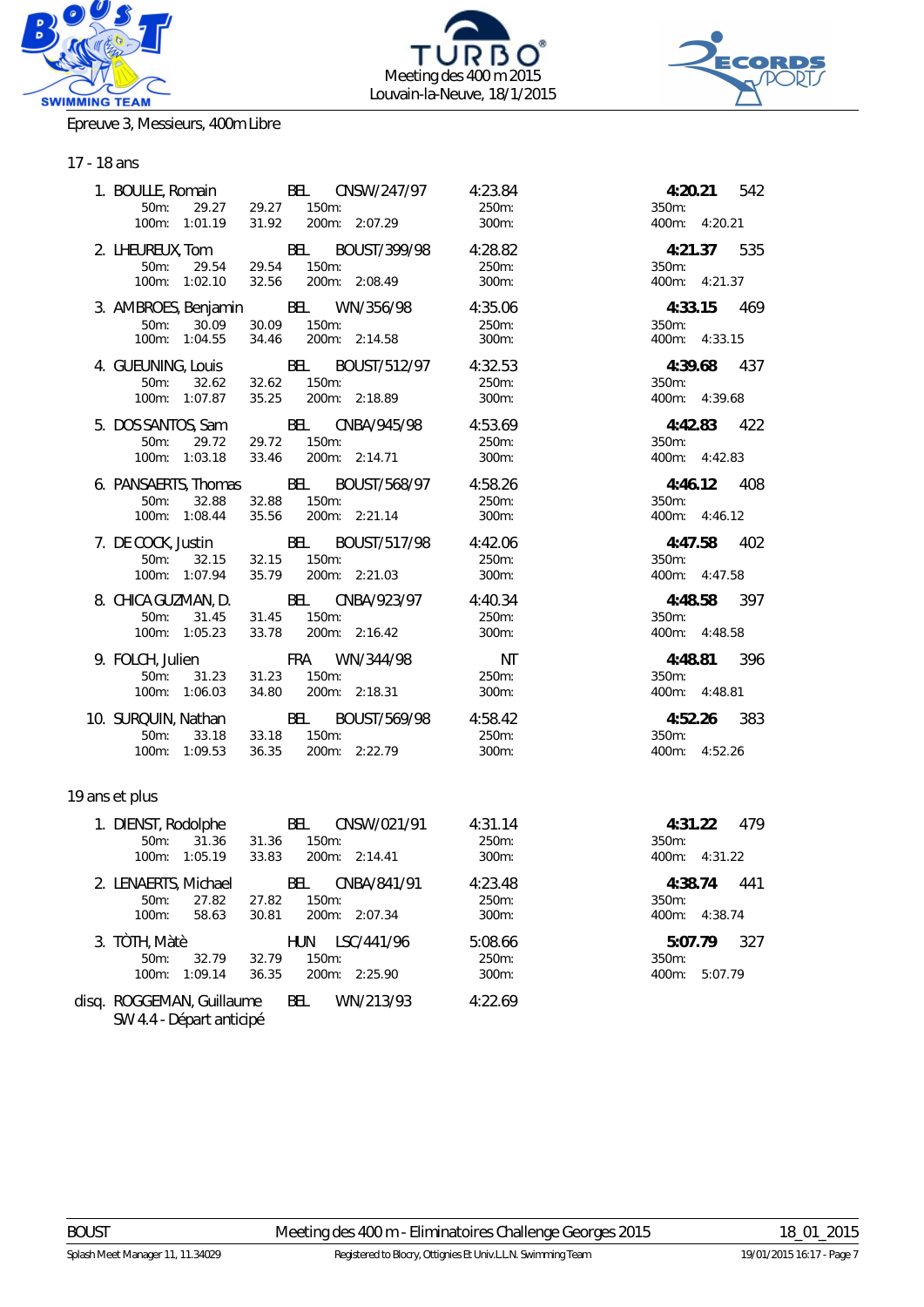





| Epreuve 4<br>18/01/2015                                |                                                                              | Garçons, 400m Libre       | 8 - 10 ans<br>Liste résultats               |
|--------------------------------------------------------|------------------------------------------------------------------------------|---------------------------|---------------------------------------------|
| Points: FINA 2014                                      |                                                                              |                           |                                             |
| Rang                                                   |                                                                              |                           | Temps<br>Pts                                |
| 10 ans                                                 |                                                                              |                           |                                             |
| 1. KOITE, Nago<br>50m:<br>41.66<br>100m: 1:30.56       | BEL<br>LSC/434/05<br>150m:<br>41.66<br>48.90<br>200m: 3:10.95                | 7:07.07<br>250m:<br>300m: | 6:31.14<br>159<br>350m:<br>400m: 6:31.14    |
| Epreuve 5<br>18/01/2015                                |                                                                              | Messieurs, 400m 4 nages   | 12 ans et plus<br>Liste résultats           |
| Points: FINA 2014                                      |                                                                              |                           |                                             |
| Rang                                                   |                                                                              |                           | Temps<br>Pts                                |
| 12 ans                                                 |                                                                              |                           |                                             |
| 1. ROBIN, Mathieu<br>50m:<br>45.86<br>100m: 1:39.62    | CNSW/583/03<br>FRA<br>150m:<br>45.86<br>200m:<br>53.76                       | ΝT<br>250m:<br>300m:      | 219<br>6:30.55<br>350m:<br>400m: 6:30.55    |
| 13 ans                                                 |                                                                              |                           |                                             |
| 1. VATA, Gjon<br>50m:<br>35.02<br>100m: 1:17.45        | BEL<br>CNBA/925/02<br>150m:<br>35.02<br>42.43<br>200m:                       | ΝT<br>250m:<br>300m:      | 5:34.03<br>350<br>350m:<br>400m: 5:34.03    |
| 2. MORIAU, Amaury<br>50m:<br>38.69<br>100m: 1:25.44    | BEL<br>CNSW/479/02<br>150m:<br>38.69<br>200m:<br>46.75                       | 6:01.43<br>250m:<br>300m: | 5:52.75<br>297<br>350m:<br>400m: 5:52.75    |
| 3. ATANASOV, Kaloyan<br>50m:<br>43.98<br>100m: 1:39.72 | CNSW/703/02<br><b>BUL</b><br>43.98<br>150m:<br>200m:<br>55.74                | NT<br>250m:<br>300m:      | 195<br>6:45.47<br>350m:<br>400m: 6:45.47    |
| 14 ans                                                 |                                                                              |                           |                                             |
| 1. MITITELU, Armand<br>50m: 37.03<br>100m: 1:17.74     | BEL<br>CNBA/887/01<br>37.03 150m:<br>40.71<br>200m:                          | 6:00.16<br>250m:<br>300m: | 5:37.60<br>339<br>350m:<br>400m: 5:37.60    |
| 2. DE GEEST, Louis<br>$50m$ :<br>100m: 1:31.13         | BEL CNSW/627/01<br>150m:<br>200m:                                            | 5:56.25<br>250m:<br>300m: | 5:56.50<br>288<br>$350m$ :<br>400m: 5:56.50 |
| 15 ans                                                 |                                                                              |                           |                                             |
| 34.62<br>$50m$ :<br>100m: 1:14.34                      | 1. ROBIN, Thomas FRA CNSW/584/00<br>34.62<br>$150m$ :<br>200m:<br>39.72      | 5:18.62<br>250m:<br>300m: | 5:16.97<br>410<br>$350m$ :<br>400m: 5:16.97 |
| 50m:<br>33.80<br>100m: 1:13.08                         | 2. VRIELYNCK, Maximilien BEL CNBA/898/00<br>33.80<br>150m:<br>39.28<br>200m: | 5:22.16<br>250m:<br>300m: | 5:20.77<br>-395<br>350m:<br>400m: 5:20.77   |
| 3. STOLL, Matthieu<br>50m:<br>36.94<br>100m: 1:19.62   | 36.94<br>150m:<br>42.68<br>200m:                                             | 5:43.85<br>250m:<br>300m: | 5:34.09<br>350<br>350m:<br>400m: 5:34.09    |
| 4. DEBONGNIE, Nathan<br>50m: 39.05<br>100m: 1:23.29    | BEL CNSW/542/00<br>39.05<br>$150m$ :<br>44.24<br>200m:                       | 5:39.35<br>250m:<br>300m: | 5:34.94 347<br>350m:<br>400m: 5:34.94       |

BOUST Meeting des 400 m - Eliminatoires Challenge Georges 2015 18\_01\_2015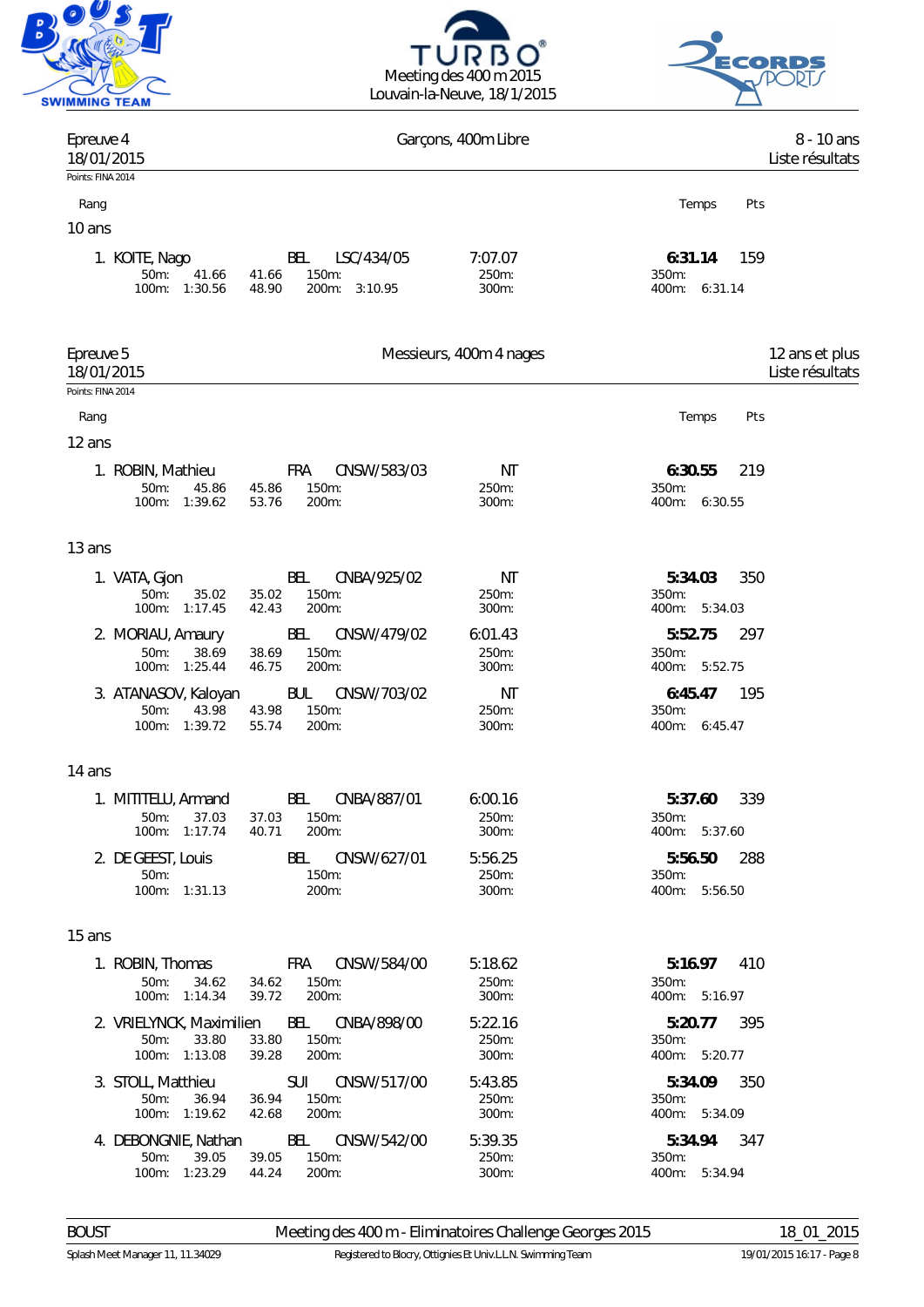





Epreuve 5, Garçons, 400m 4 nages, 15 ans

| Rang        |                                                                             |                       |                                   |                             | Temps<br>Pts                                |
|-------------|-----------------------------------------------------------------------------|-----------------------|-----------------------------------|-----------------------------|---------------------------------------------|
|             | 5. HERMAN, Arnaud<br>50m:<br>38.19<br>100m: 1:22.54                         | 38.19 150m:<br>44.35  | BEL CNBA/850/00<br>200m:          | 5:51.62<br>250m:<br>300m:   | 331<br>5:40.19<br>350m:<br>400m: 5:40.19    |
|             | 6. GUEDE, Amadou BEL CNBA/948/00<br>50m:<br>39.77<br>100m: 1:29.09          | 39.77 150m:<br>49.32  | 200m:                             | 6:11.38<br>250m:<br>300m:   | 248<br>6:14.39<br>350m:<br>400m: 6:14.39    |
| 16 ans      |                                                                             |                       |                                   |                             |                                             |
|             | 1. LEDNICKY, Vit<br>50m:<br>30.75<br>100m: 1:06.31                          | 30.75<br>35.56        | CZE CNSW/514/99<br>150m:<br>200m: | 4:52.32<br>250m:<br>300m:   | 526<br>4:51.70<br>350m:<br>400m: 4:51.70    |
|             | 2. MORIAU, Thibault<br>50m:<br>33.75<br>100m: 1:12.94                       | 33.75<br>39.19        | BEL CNSW/314/99<br>150m:<br>200m: | 5:14.80<br>250m:<br>300m:   | 5:13.06<br>425<br>350m:<br>400m: 5:13.06    |
|             | 3. DEBONGNIE, Aymeric BEL CNSW/541/99<br>50m:<br>35.18<br>100m: 1:16.35     | 35.18<br>41.17        | 150m:<br>200m:                    | 5:27.75<br>250m:<br>300m:   | 5:15.48<br>415<br>350m:<br>400m: 5:15.48    |
|             | 4. DELPIERRE, Maxime BEL BOUST/603/99<br>34.59<br>50m:<br>100m: 1:15.41     | 34.59 150m:<br>40.82  | 200m:                             | NT<br>250m:<br>300m:        | 5:58.46 283<br>350m:<br>400m: 5:58.46       |
| 17 - 18 ans |                                                                             |                       |                                   |                             |                                             |
|             | 1. BOULLE, Romain BEL CNSW/247/97<br>50m:<br>32.41<br>100m: 1:10.52         | 32.41<br>38.11        | 150m:<br>200m:                    | 5:12.10<br>250m:<br>300m:   | 4:56.17<br>502<br>350m:<br>400m: 4:56.17    |
|             | 2. CHICA GUZMAN, D.<br>32.81<br>$50m$ :<br>100m: 1:10.23                    | 32.81<br>37.42        | BEL CNBA/923/97<br>150m:<br>200m: | 5:23.33<br>250m:<br>300m:   | 5:24.69<br>381<br>350m:<br>400m: 5:24.69    |
|             | 3. SURQUIN, Nathan BEL BOUST/569/98<br>$50m$ :<br>34.51<br>100m: 1:14.71    | 34.51<br>40.20        | 150m:<br>200m:                    | NT<br>250m:<br>300m:        | 5:29.03<br>366<br>350m:<br>400m: 5:29.03    |
|             | 4. CALLEWAERT, Corentin BEL RBP/852/98<br>$50m$ :<br>33.37<br>100m: 1:12.57 | 33.37<br>39.20        | 150m:<br>200m:                    | <b>NT</b><br>250m:<br>300m: | 5:32.09<br>356<br>350m:<br>400m: 5:32.09    |
|             | 5. PANSAERTS, Thomas<br>50m:<br>36.33<br>1:18.76<br>100m:                   | BEL<br>36.33<br>42.43 | BOUST/568/97<br>150m:<br>200m:    | NT<br>250m:<br>300m:        | 5:32.22<br>356<br>350m:<br>400m:<br>5:32.22 |
|             | 19 ans et plus                                                              |                       |                                   |                             |                                             |
|             | 1. POPGEORGIEV, Georgi<br>31.49<br>50m:<br>1:08.80<br>100m:                 | BEL<br>31.49<br>37.31 | RBP/938/96<br>150m:<br>200m:      | NT<br>250m:<br>300m:        | 5:24.41<br>382<br>350m:<br>400m: 5:24.41    |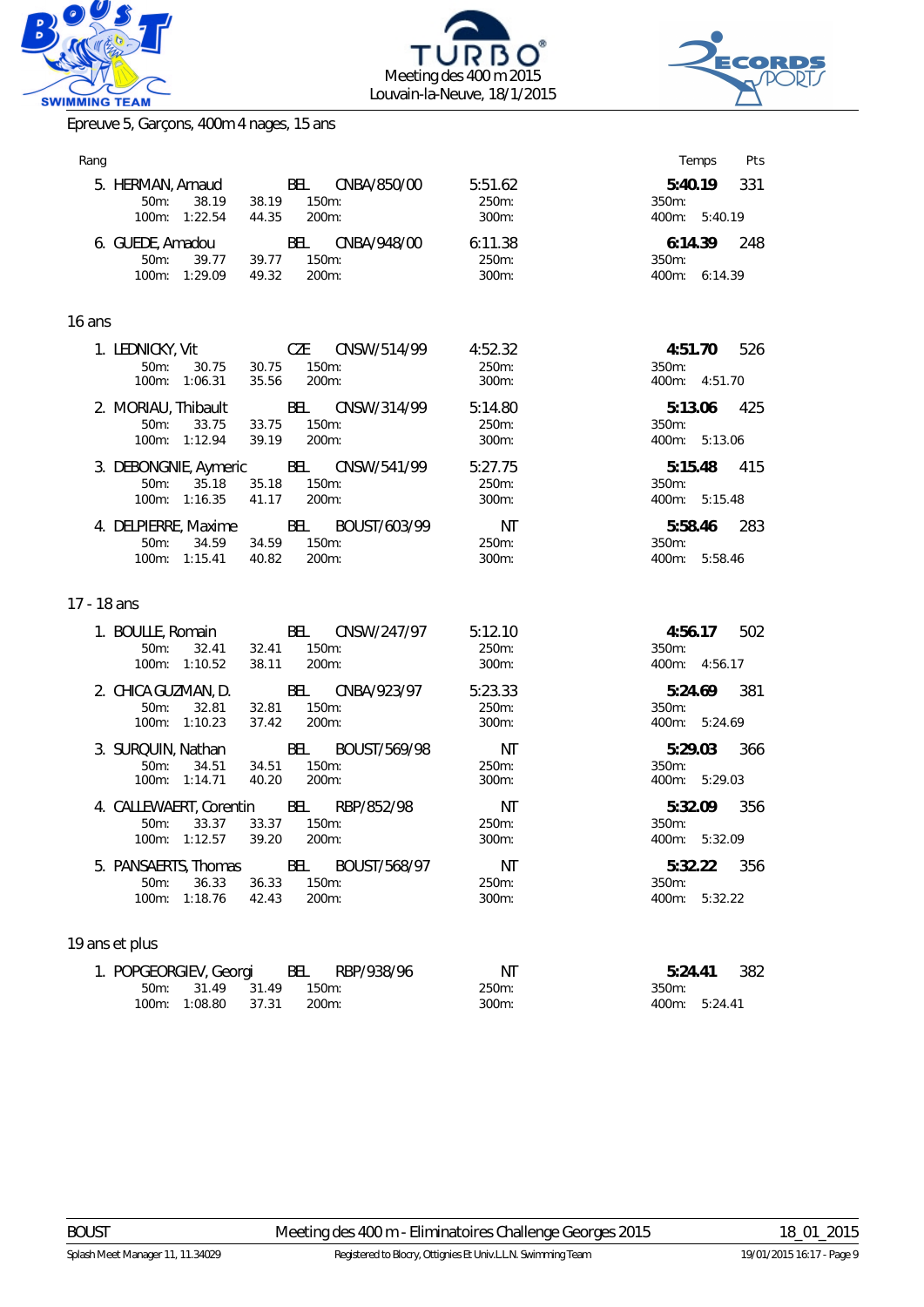





# Epreuve 6 **Dames, 400m Libre** 11 ans et plus

Rang Personal Rang Personal Rang Personal Rang Personal Rang Personal Rang Personal Rang Personal Rang Personal

18/01/2015 Liste résultats

Points: FINA 2014

11 ans

|        | 1. HERMANS, Célia BEL BOUST/571/04<br>50m: 40.39 40.39 150m:<br>100m: 1:24.88 44.49 200m:                 | 200m: 2:54.05                                       | 6:42.57<br>250m:<br>$300m$ :             | 5:52.75<br>293<br>350m:<br>400m: 5:52.75    |
|--------|-----------------------------------------------------------------------------------------------------------|-----------------------------------------------------|------------------------------------------|---------------------------------------------|
|        | 2. GRIES, Laure<br>50m:<br>38.74 38.74 150m:<br>100m: 1:22.49  43.75  200m: 2:56.62                       | BEL<br>BLAC/                                        | NT<br>250m:<br>300m:                     | 282<br>5:57.53<br>350m:<br>400m: 5:57.53    |
|        | 3. DUCABLE, Anna FRA LSC/450/04<br>50m: 38.78 38.78 150m:<br>100m: 1:23.02  44.24  200m: 2:57.01          |                                                     | $\mathsf{N}\mathsf{T}$<br>250m:<br>300m: | 6:05.16<br>264<br>350m:<br>400m: 6:05.16    |
|        | 4. PANAGIOTIDIS, Marine BEL WN/xxx/04<br>50m: 39.36 39.36 150m:<br>100m: 1:23.25 43.89 200m: 3:00.74      |                                                     | NT<br>250m:<br>$300m$ :                  | 6:30.59<br>216<br>350m:<br>400m: 6:30.59    |
|        | 5. GODFRIAUX, Laura BEL BOUST/576/04<br>50m: 46.43 46.43 150m:<br>100m: 1:36.91 50.48 200m: 3:15.67       |                                                     | 6:54.65<br>250m:<br>300m:                | 6:36.29<br>207<br>350m:<br>400m: 6:36.29    |
|        | 6. DERENNE, Zoe BEL BOUST/570/04 7:01.89<br>50m: 45.53 45.53<br>100m: 1:35.69   50.16   200m: 3:17.18     | 150m:                                               | 250m:<br>$300m$ :                        | 6:41.39 199<br>350m:<br>400m: 6:41.39       |
|        | 7. KARASALIS, Catherine BEL LSC/454/04<br>100m: 1:28.99 48.69 150m:<br>100m: 1:28.99 48.69 200m:          | 200m: 3:15.54                                       | <b>NT</b><br>250m:<br>300m:              | 6:43.83 195<br>350m:<br>400m: 6:43.83       |
|        | 8. KERESZTESY, Lilla HUN LSC/455/04<br>41.31  41.31  150m:<br>50m:<br>100m: 1:30.38  49.07  200m: 3:15.45 |                                                     | NT<br>250m:<br>300m:                     | 195<br>6:43.98<br>350m:<br>400m: 6:43.98    |
|        | disq. ROUSSEL, Chloé                                                                                      | BEL<br>BLAC/279/04                                  | NT                                       |                                             |
|        | SW 4.4 - Départ anticipé<br>disq. PEETERS, Elisa<br>SW 4.4 - Départ anticipé                              | <b>BEL</b><br>BOUST/584/04                          | 6:38.22                                  |                                             |
|        | forf.déc. TERLINDEN-RUHL, Julie                                                                           | BEL LSC/458/04                                      | ΝT                                       |                                             |
| 12 ans |                                                                                                           |                                                     |                                          |                                             |
|        | 1. NORIEGA BURRILL, Aygul AZE CNSW/635/03<br>34.36<br>$50m$ :<br>38.12<br>100m: 1:12.48                   | 34.36 150m:<br>200m: 2:33.17                        | 5:20.82<br>250m:<br>300m:                | 426<br>5:11.54<br>350m:<br>400m: 5:11.54    |
|        | 2. DE GEEST, Constance BEL CNSW/626/03<br>39.69<br>50m: 39.69<br>100m: 1:23.73<br>44.04                   | 150m:<br>200m: 2:52.24                              | 5:46.35<br>250m:<br>300m:                | 318<br>5:43.54<br>350m:<br>400m: 5:43.54    |
|        | 3. LINDEN, Ylva<br>$50m$ :<br>39.96<br>39.96<br>100m: 1:22.79<br>42.83                                    | <b>SWE</b><br>CNSW/692/03<br>150m:<br>200m: 2:52.25 | 6:29.72<br>250m:<br>300m:                | 5:52.99<br>293<br>350m:<br>400m: 5:52.99    |
|        | 4. WATHIONG, Alizée<br>39.27<br>$50m$ :<br>39.27<br>44.23<br>100m: 1:23.50                                | BEL<br>BLAC/<br>150m:<br>200m: 2:54.66              | ΝT<br>250m:<br>300m:                     | 5:53.31<br>292<br>350m:<br>5:53.31<br>400m: |
|        | disq. DUNCA, Audrey<br>SW 4.4 - Départ anticipé                                                           | BEL<br>CNSW/628/03                                  | 5:42.56                                  |                                             |
|        | forf.déc. EL GHAZILI, Oumaya                                                                              | BOUST//03<br>BEL                                    | ΝT                                       |                                             |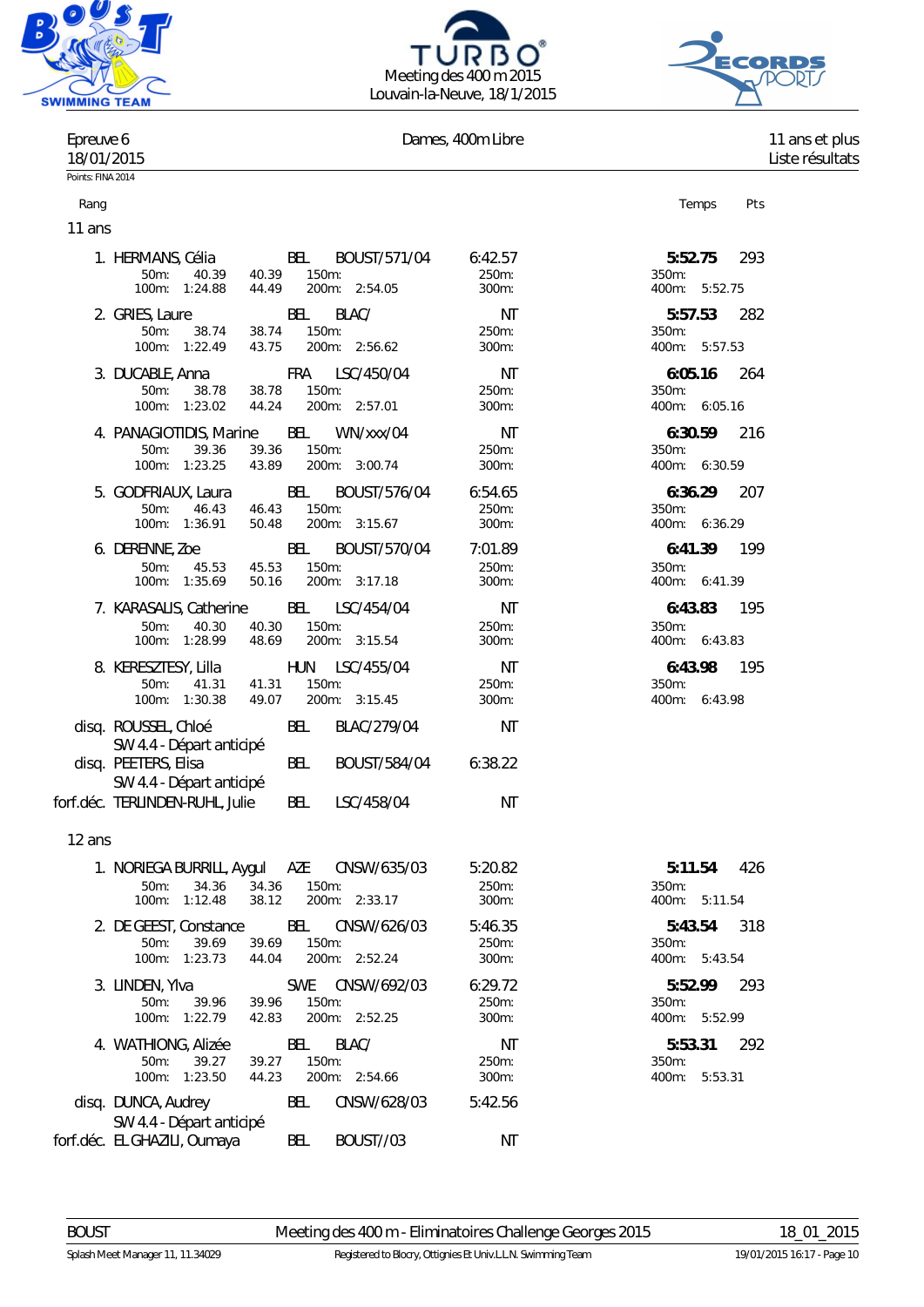





Epreuve 6, Dames, 400m Libre

# 13 ans

|        |                                                                               | 1. ZERAIDI, Kenza                 BEL     CNBA/894/02           4:55.14<br>- 1.2.1, 1.0.1.2.2<br>50m: 33.55 33.55 150m: 2:23.37 300m:<br>100m: 1:09.29 35.74 200m: 2:23.37 300m: |                                          | 350m:                     | 4:51.88 518<br>400m: 4:51.88 |
|--------|-------------------------------------------------------------------------------|----------------------------------------------------------------------------------------------------------------------------------------------------------------------------------|------------------------------------------|---------------------------|------------------------------|
|        |                                                                               | 2. ROSSI, Jacqueline ITA CNSW/473/02 5:01.81<br>50m: 34.94 34.94 150m:<br>100m: 1:12.49 37.55 200m: 2:28.75 300m:                                                                | 250m:                                    | 350m:                     | 5:01.58 470<br>400m: 5:01.58 |
|        |                                                                               | 3. KOPA, Madli EST CNSW/633/02 5:14.24<br>50m: 34.85 34.85 150m:<br>$100$ m: 1:12.90 $34.60$ 100m: 2:31.59                                                                       | 250m:<br>300m:                           | 350m:<br>400m: 5:07.79    | 5:07.79 442                  |
|        |                                                                               |                                                                                                                                                                                  |                                          | $350m$ :                  | 5:12.88 421<br>400m: 5:12.88 |
|        |                                                                               | 5. CORNELIS, Anaïs BEL WN/326/02<br>100m: 35.49 35.49 150m:<br>100m: 1:14.62 39.13 200m: 2:34.86 300m:                                                                           | 5:16.06                                  | 350m:                     | 5:15.94 409<br>400m: 5:15.94 |
|        |                                                                               | 6. GUZAITE, Ema<br>50m: 35.90 35.90 150m: 250m: 250m:<br>100m: 1:15.37 39.47 200m: 2:36.77                                                                                       | 300m:                                    | 350m:                     | 5:21.35 388<br>400m: 5:21.35 |
|        |                                                                               | 7. VAN NIEUWENHUYSE, Lea BEL BLAC/281/02 MT<br>50m: 36.41 36.41 150m: 250m: 250m:<br>100m: 1:17.36 40.95 200m: 2:38.48 300m:                                                     |                                          | 350m:                     | 5:21.93 386<br>400m: 5:21.93 |
|        | 100m: 1:19.66 42.14 200m:                                                     | 8. GIJBELS, Charlotte BEL WN/361/02 5:49.07<br>50m: 37.52 37.52 150m: 250m: 250m:                                                                                                | 250m:<br>300m:                           | 350m:                     | 5:30.03 358<br>400m: 5:30.03 |
|        |                                                                               | 9. PORTON, Olivia BEL CNSW/534/02 5:35.54<br>50m: 38.57 38.57 150m: 250m: 250m:<br>100m: 1:20.58 42.01 200m: 2:46.96 300m:                                                       |                                          | 350m:<br>400m: 5:38.93    | 5:38.93 331                  |
|        |                                                                               | 10. LOPEZ DE GOICOECHEA, L. ESP CNSW/643/02 5:57.65<br>50m: 39.25 39.25 150m:<br>100m: 1:23.69 44.44 200m: 2:52.75                                                               | 250m:<br>300m:                           | 350m:<br>400m: 5:43.50    | 5:43.50 318                  |
|        | 50m: 39.94 39.94 150m:                                                        | 11. DELVAUX, Elise BEL BOUST/522/02 6:13.43<br>100m: 1:25.35  45.41  200m: 2:58.67                                                                                               | 250m:<br>300m:                           | 350m:                     | 5:59.22 278<br>400m: 5:59.22 |
|        | 50m: 39.27<br>100m: 1:24.64                                                   | 12. DUCABLE, Manon FRA LSC/451/02<br>39.27 150m:<br>45.37 200m: 2:57.45                                                                                                          | $\overline{\text{NT}}$<br>250m:<br>300m: | 350m:<br>400m: 6:02.81    | 6:02.81 270                  |
|        | 13. LEMONNIER, Amélie<br>$50m$ :<br>40.92<br>100m: 1:28.07                    | Fra<br>LSC/456/02<br>40.92<br>150m:<br>47.15<br>200m:<br>3:09.09                                                                                                                 | NT<br>250m:<br>300m:                     | 6:37.02<br>350m:<br>400m: | 206<br>6:37.02               |
|        | disg. GIRBOUX, Fanette<br>SW 4.4 - Départ anticipé<br>forf.déc. DERENNE, Luna | BEL<br>BOUST/608/02<br>BEL<br>BOUST/543/02                                                                                                                                       | ΝT<br>ΝT                                 |                           |                              |
| 14 ans |                                                                               |                                                                                                                                                                                  |                                          |                           |                              |
|        | 1. LEDNICKA, Hanka<br>50m:<br>33.28<br>$100m$ :<br>1:10.07                    | CZE<br>CNSW/512/01<br>33.28<br>150m:<br>200m:<br>36.79<br>2:23.75                                                                                                                | 4:55.78<br>250m:<br>300m:                | 4:47.75<br>350m:<br>400m: | 541<br>4:47.75               |
|        | 2. WATHIONG, Océane<br>50m:<br>33.10<br>100m: 1:09.29                         | BLAC/248/01<br>BEL<br>150m:<br>33.10<br>36.19<br>200m: 2:23.73                                                                                                                   | 4:54.65<br>250m:<br>300m:                | 4:51.76<br>350m:<br>400m: | 519<br>4:51.76               |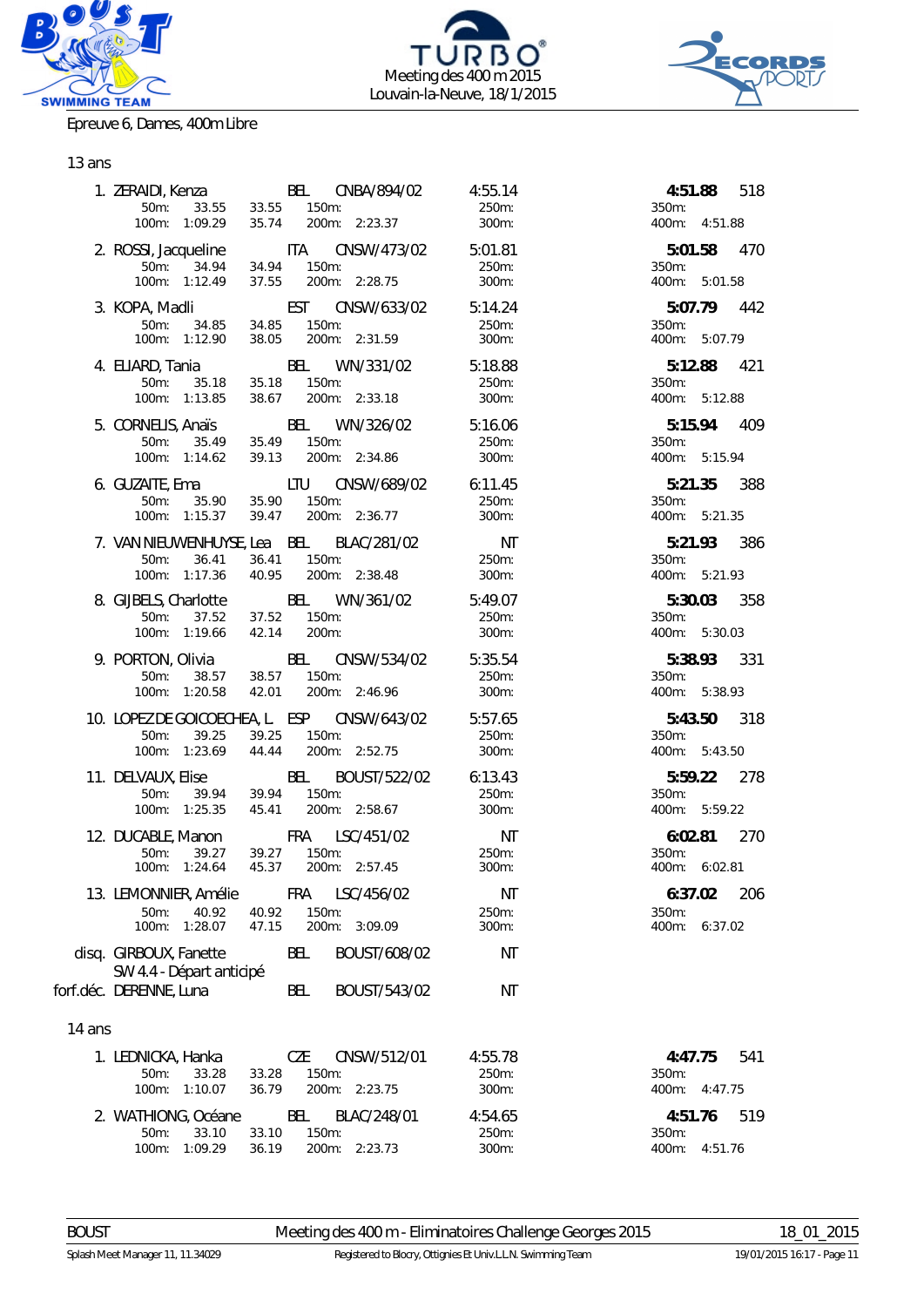





Epreuve 6, Filles, 400m Libre, 14 ans

| Rang   |                                                                                        |                             |                                            |                              | Temps<br>Pts                                |
|--------|----------------------------------------------------------------------------------------|-----------------------------|--------------------------------------------|------------------------------|---------------------------------------------|
|        | 3. DUMONT, Charlotte BEL NOC/212/01<br>33.15<br>$50m$ :<br>100m: 1:09.52               | 33.15<br>150m:<br>36.37     | 200m: 2:24.46                              | 4:55.26<br>250m:<br>300m:    | 4:53.97<br>507<br>350m:<br>400m: 4:53.97    |
|        | 4. COETS, Shannon<br>$50m$ :<br>34.43<br>100m: 1:12.27                                 | 34.43<br>37.84              | BEL BOUST/515/01<br>150m:<br>200m: 2:27.30 | 5:06.17<br>250m:<br>300m:    | 491<br>4:57.24<br>350m:<br>400m: 4:57.24    |
|        | 5. MIES, Alexia<br>33.78<br>$50m$ :<br>100m: 1:11.28                                   | BEL<br>33.78<br>37.50       | BLAC/246/01<br>150m:<br>200m: 2:27.65      | 5:11.95<br>250m:<br>300m:    | 5:02.36<br>466<br>350m:<br>400m: 5:02.36    |
|        | 6. DUNCA, Mara<br>$50m$ :<br>36.33<br>100m: 1:54.23 1:17.90                            | BEL<br>36.33<br>150m:       | CNSW/529/01<br>200m:                       | 5:13.01<br>250m:<br>300m:    | 5:06.52<br>447<br>350m:<br>400m: 5:06.52    |
|        | 7. HEYMANS, Alissia BEL<br>50m: 36.83 36.83 150m:<br>100m: 1:16.47 39.64 200m: 2:38.54 |                             | CNSW/632/01                                | 5:30.86<br>250m:<br>300m:    | 5:25.54<br>373<br>350m:<br>400m: 5:25.54    |
|        | disq. SENES, Emma<br>SW 4.4 - Départ anticipé                                          | BEL                         | CNSW/497/01                                | 5:09.79                      |                                             |
|        | forf.nd. D'HONDT, Alexie<br>forf.déc. KULIK, Daria                                     |                             | BEL CNBA/908/01<br>BEL CNBA/878/01         | 5:29.77<br>4:50.17           |                                             |
| 15 ans |                                                                                        |                             |                                            |                              |                                             |
|        | 1. PANSAERTS, Laure<br>32.15<br>$50m$ :<br>100m: 1:07.39                               | BEL<br>150m:<br>32.15       | BOUST/470/00<br>35.24 200m: 2:19.28        | 4:43.40<br>250m:<br>300m:    | 4:41.85<br>576<br>350m:<br>400m: 4:41.85    |
|        | 2. INGLESE, Eva<br>32.87<br>50m:<br>100m: 1:08.47                                      | BEL<br>32.87 150m:<br>35.60 | CNBA/912/00<br>200m: 2:22.00               | 4:56.47<br>250m:<br>300m:    | 4:53.97<br>507<br>350m:<br>400m: 4:53.97    |
|        | 3. FOLCH, Margot FRA WN/345/00<br>34.00<br>50m:<br>100m: 1:11.01                       | 34.00                       | 150m:<br>37.01 200m: 2:25.77               | 5:16.84<br>250m:<br>300m:    | 4:54.29<br>506<br>350m:<br>400m: 4:54.29    |
|        | 4. DELVAUX, Pauline<br>$50m$ :<br>34.07<br>100m: 1:11.67                               | BEL<br>34.07<br>37.60       | BOUST/467/00<br>150m:<br>200m: 2:27.13     | 4:50.51<br>250m:<br>300m:    | 5:02.02<br>468<br>350m:<br>400m: 5:02.02    |
|        | 5. LACHAPELLE, Hélène<br>50m: 34.98 34.98 150m:<br>100m: 1:13.59                       |                             | BEL WN/309/00<br>38.61 200m: 2:32.21       | 5:22.91<br>250m:<br>$300m$ : | 5:09.67<br>434<br>$350m$ :<br>400m: 5:09.67 |
|        | 6. DELARUELLE, Manon BEL WN/297/00<br>50m:<br>35.33<br>100m: 1:14.82                   | 35.33<br>39.49              | 150m:<br>200m: 2:37.38                     | 5:34.55<br>250m:<br>300m:    | 5:23.44<br>381<br>350m:<br>400m: 5:23.44    |
|        | 7. TRONISECK, Marie<br>$50m$ :<br>41.33<br>100m: 1:26.87                               | BEL<br>41.33<br>45.54       | RBP/918/00<br>150m:<br>200m: 2:59.97       | 6:12.31<br>250m:<br>300m:    | 6:01.88<br>272<br>350m:<br>400m: 6:01.88    |
|        | 8. WANT, Manon<br>$50m$ :<br>39.30<br>100m: 1:23.20                                    | BEL<br>39.30<br>43.90       | RBP/963/00<br>150m:<br>200m:               | <b>NT</b><br>250m:<br>300m:  | 265<br>6:04.85<br>350m:<br>400m: 6:04.85    |
|        | forf.déc. VUKADIN, Anja                                                                | CRO                         | RBP/822/00                                 | 6:00.91                      |                                             |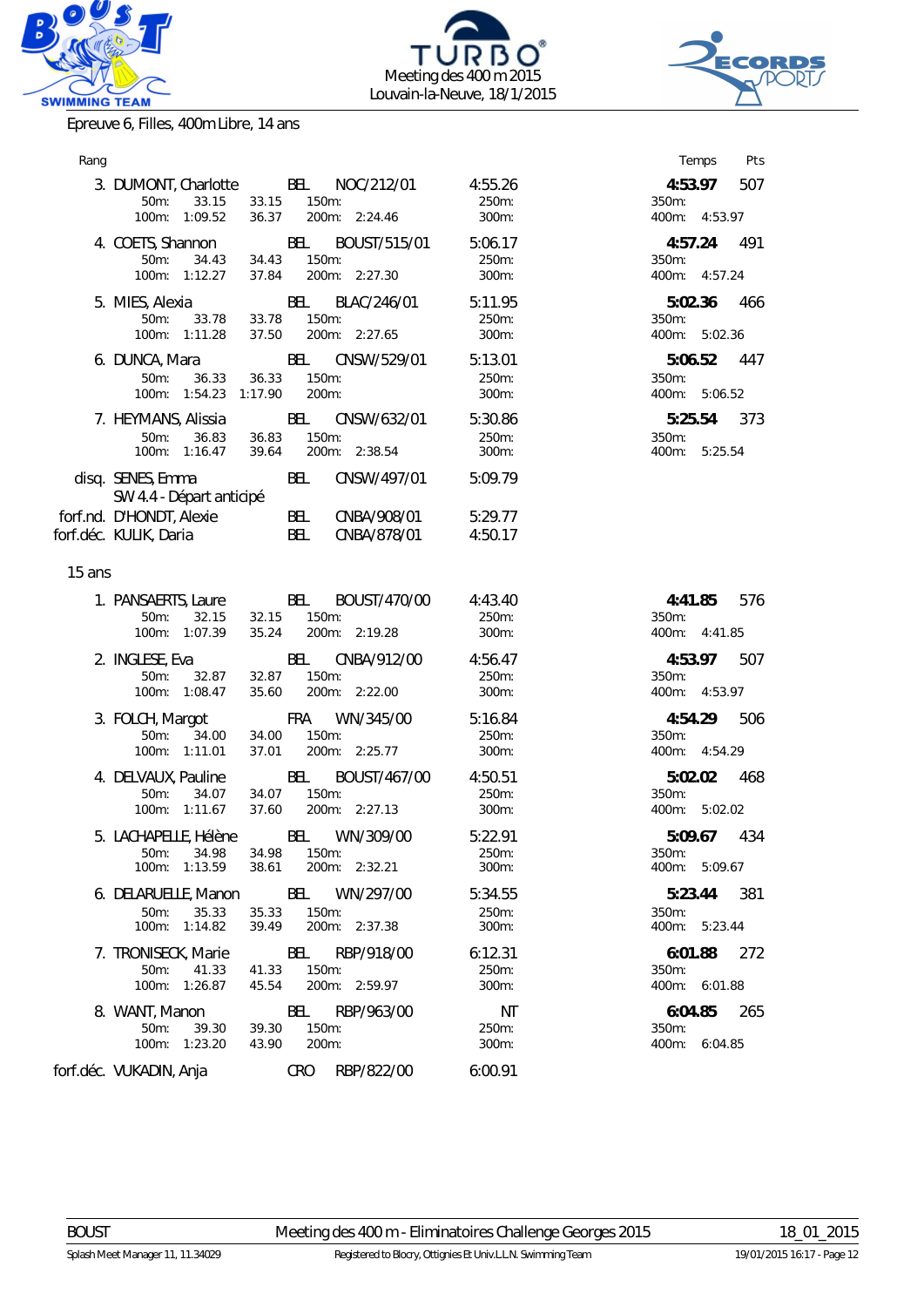





Epreuve 6, Dames, 400m Libre

# 16 ans

|             | 1. VOOS, Marie<br>100m: 1:09.61                                                                      | 0S, Marie 88 BEL BLAC/272/99<br>50m: 33.97 33.97 150m:<br>35.64 200m: 2:19.48 | 4:45.17<br>250m:<br>300m: | 4:42.56<br>571<br>350m:<br>400m: 4:42.56 |
|-------------|------------------------------------------------------------------------------------------------------|-------------------------------------------------------------------------------|---------------------------|------------------------------------------|
|             |                                                                                                      |                                                                               |                           |                                          |
|             |                                                                                                      | 2. DEVREUX, Laura BEL CNSW/543/99 4:33.23                                     |                           | 4:43.43 566                              |
|             | 50m:<br>33.29<br>100m: 1:08.24<br>34.95                                                              | 33.29 150m:<br>200m: 2:20.55                                                  | 250m:<br>300m:            | 350m:<br>400m: 4:43.43                   |
|             |                                                                                                      |                                                                               |                           |                                          |
|             |                                                                                                      | 3. DELAHAUT, Romane BEL WN/319/99                                             | 5:01.77                   | 4:54.19 506                              |
|             | 33.98<br>$50m$ :<br>33.98                                                                            | $150m$ :                                                                      | 250m:                     | 350m:                                    |
|             | 100m: 1:11.14<br>37.16                                                                               | 200m: 2:26.83                                                                 | 300m:                     | 400m: 4:54.19                            |
|             |                                                                                                      | 4. VANHOEYMISSEN, Charline BEL BOUST/531/99 4:47.92                           |                           | 4:54.86 503                              |
|             | 34.29<br>34.29<br>$50m$ :                                                                            | 150m:                                                                         | 250m:                     | 350m:                                    |
|             | 100m: 1:10.76<br>36.47                                                                               | 200m: 2:24.40                                                                 | 300m:                     | 400m: 4:54.86                            |
|             |                                                                                                      |                                                                               |                           |                                          |
|             |                                                                                                      | 5. VAN OUDENHOVE, Naïs BEL CNSW/551/99 4:56.55                                | 250m:                     | 4:55.68<br>498<br>350m:                  |
|             | 50m: 34.37 34.37 150m:<br>100m: 1:11.44 37.07 200m: 2:27.31                                          |                                                                               | 300m:                     | 400m: 4:55.68                            |
|             |                                                                                                      |                                                                               |                           |                                          |
|             |                                                                                                      | 6. BEAUCLERCQ, Margaux BEL WN/348/99 6:14.23                                  |                           | 5:53.40 292                              |
|             | 36.85 36.85<br>50m:                                                                                  | 150m:                                                                         | 250m:                     | 350m:                                    |
|             | 100m: 1:19.70 42.85                                                                                  | 200m: 2:50.04                                                                 | 300m:                     | 400m: 5:53.40                            |
|             |                                                                                                      |                                                                               |                           |                                          |
| 17 - 18 ans |                                                                                                      |                                                                               |                           |                                          |
|             | 1. HAZENDONCK, Wynona BEL CNSW/631/98                                                                |                                                                               | 4:35.43                   | 4:32.46 637                              |
|             | 31.75<br>50m:                                                                                        | 31.75 150m:                                                                   | 250m:                     | $350m$ :                                 |
|             | 100m: 1:06.30                                                                                        | 34.55 200m: 2:17.21                                                           | 300m:                     | 400m: 4:32.46                            |
|             |                                                                                                      |                                                                               |                           |                                          |
|             | 2. CAVADINI, Virginie BEL CNBA/708/98<br>50m: 32.27 32.27 150m:<br>100m: 1:07.80 35.53 200m: 2:19.87 |                                                                               | 4:38.63                   | 4:41.55 577                              |
|             |                                                                                                      | 32.27 150m:<br>35.53 200m: 2:19.87                                            | 250m:<br>300m:            | 350m:<br>400m: 4:41.55                   |
|             |                                                                                                      |                                                                               |                           |                                          |
|             | 3. MURPHY, Anya GBR WN/218/98                                                                        |                                                                               | 4:43.38                   | 4:42.05 574                              |
|             | 50m: 32.64 32.64                                                                                     | 150m:                                                                         | 250m:                     | 350m:                                    |
|             | 100m: 1:07.56                                                                                        | 34.92 200m: 2:18.23                                                           | 300m:                     | 400m: 4:42.05                            |
|             | 4. DELAHAUT, Camille BEL WN/318/97                                                                   |                                                                               | 4:50.78                   | 4:47.24 544                              |
|             | 32.61<br>32.61<br>50m:                                                                               | 150m:                                                                         | 250m:                     | 350m:                                    |
|             | 100m: 1:07.50<br>34.89                                                                               | 200m: 2:19.56                                                                 | 300m:                     | 400m: 4:47.24                            |
|             |                                                                                                      | 5. VAN MELKEBEKE, Léonore BEL BOUST/423/97 4:57.64                            |                           | 4:52.23 516                              |
|             | 33.70<br>33.70<br>$50m$ :                                                                            | 150m:                                                                         | 250m:                     | 350m:                                    |
|             | 36.71<br>100m: 1:10.41                                                                               | 200m: 2:24.08                                                                 | 300m:                     | 400m: 4:52.23                            |
|             |                                                                                                      |                                                                               |                           |                                          |
|             | 6. LEDNICKA, Jindriska                                                                               | CZE CNSW/513/97                                                               | 4:51.10                   | 4:52.50<br>515                           |
|             | 33.98<br>$50m$ :<br>33.98                                                                            | $150m$ :                                                                      | 250m:                     | $350m$ :                                 |
|             | 100m: 1:11.14<br>37.16                                                                               | 200m: 2:26.37                                                                 | 300m:                     | 400m: 4:52.50                            |
|             | 7. CREPIN, Marion                                                                                    | BEL CNBA/772/98                                                               | 5:05.89                   | 5:01.29 471                              |
|             | 33.94<br>$50m$ :<br>33.94                                                                            | 150m:                                                                         | 250m:                     | 350m:                                    |
|             | 100m: 1:10.98<br>37.04                                                                               | 200m: 2:26.28                                                                 | 300m:                     | 400m: 5:01.29                            |
|             | 8. STOLL, Justine                                                                                    | <b>SUI</b><br>CNSW/516/97                                                     | 5:02.50                   | 5:08.71 438                              |
|             | $50m$ :<br>34.63<br>34.63                                                                            | 150m:                                                                         | 250m:                     | 350m:                                    |
|             | 100m: 1:13.16<br>38.53                                                                               | 200m: 2:31.93                                                                 | 300m:                     | 400m: 5:08.71                            |
|             | 9. MODZELEWSKA, Dominika BEL BLAC/249/98                                                             |                                                                               | 5:20.23                   | 395<br>5:19.37                           |
|             | $50m$ :<br>35.00<br>35.00                                                                            | 150m:                                                                         | 250m:                     | 350m:                                    |
|             | 1:13.28<br>38.28<br>$100m$ :                                                                         | 200m: 2:32.98                                                                 | 300m:                     | 400m: 5:19.37                            |
|             | 10. PORTON, Leslie                                                                                   | BEL<br>RBP/920/97                                                             | 6:14.42                   | 6:10.48<br>253                           |
|             | $50m$ :<br>39.30<br>39.30                                                                            | 150m:                                                                         | 250m:                     | 350m:                                    |
|             | 100m: 1:23.54<br>44.24                                                                               | 200m: 2:56.93                                                                 | 300m:                     | 400m: 6:10.48                            |